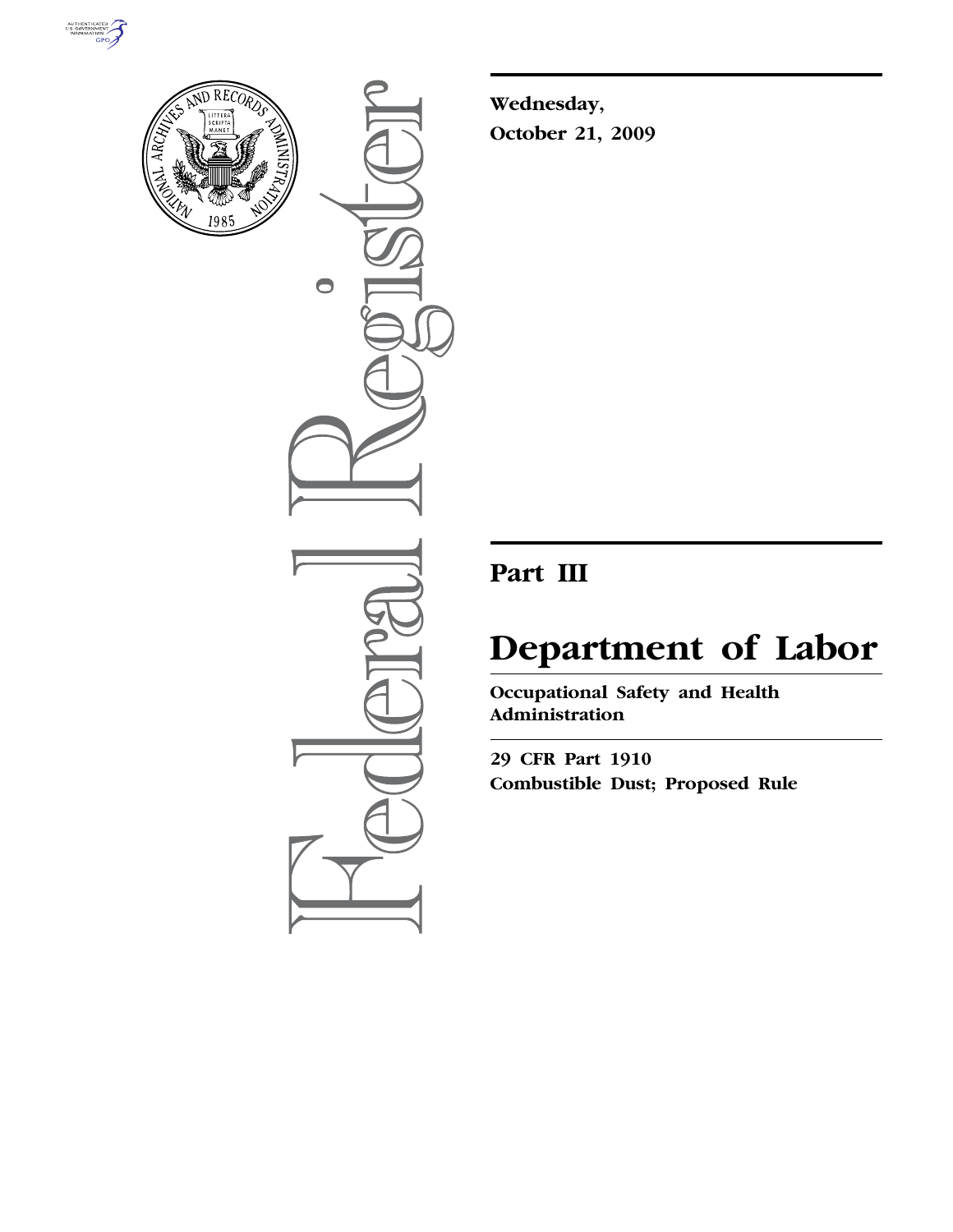# **DEPARTMENT OF LABOR**

# **Occupational Safety and Health Administration**

#### **29 CFR Part 1910**

#### **[Docket No. OSHA–2009–0023]**

**RIN 1218–AC41** 

# **Combustible Dust**

**AGENCY:** Occupational Safety and Health Administration (OSHA), Labor. **ACTION:** Advance notice of proposed rulemaking.

**SUMMARY:** In this advance notice of proposed rulemaking (ANPR), OSHA is requesting comments, including data and other information, on issues related to the hazards of combustible dust in the workplace. For the purposes of this notice, the term ''combustible dust'' includes all combustible particulate solids of any size, shape, or chemical composition that could present a fire or deflagration hazard when suspended in air or other oxidizing medium. OSHA plans to use the information received in response to this notice in developing a proposed standard for combustible dust. **DATES:** Submit comments in response to this ANPR by January 19, 2010. **ADDRESSES:** Submit comments as follows:

• *Electronic.* Submit comments electronically at *http:// www.regulations.gov,* which is the Federal eRulemaking Portal. Follow the instructions online for submitting comments.

• *Facsimile.* Commenters may fax submissions, including attachments, that are no longer than 10 pages in length to the OSHA Docket Office at (202) 693–1648; OSHA does not require hard copies of these documents. Commenters must submit lengthy attachments that supplement these documents (*e.g.,* studies, journal articles), in triplicate hard copy, to the OSHA Docket Office, Technical Data Center, Room N–2625, U.S. Department of Labor, 200 Constitution Ave., NW., Washington, DC 20210. These attachments must clearly identify the commenter's name, date, subject, and docket number (*i.e.,* OSHA–2009–0023) so the Agency can attach them to the appropriate comments.

• *Regular mail, express delivery, hand (courier) delivery, and messenger service.* Submit three copies of comments and any additional material (*e.g.,* studies, journal articles) to the OSHA Docket Office, Docket No. OSHA–2009–0023 (or Regulation Identifier Number (RIN) 1218–AC41),

Technical Data Center, Room N–2625, U.S. Department of Labor, 200 Constitution Avenue, NW., Washington, DC 20210; telephone (202) 693–2350 (TDY number: (877) 889–5627). Note that security procedures may result in significant delays in receiving comments and other written materials by regular mail. Contact the OSHA Docket Office for information about security procedures concerning delivery of materials by express delivery, hand delivery, and messenger service. The hours of operation for the OSHA Docket Office are 8:15 a.m.–4:45 p.m., e.t.

• *Instructions.* All submissions must include the Agency name and the OSHA docket number or RIN for this rulemaking (*i.e.,* OSHA Docket No. OSHA–2009–0023 or RIN 1218–AC41). Submissions, including any personal information provided, are placed in the public docket without change and will be available online at *http:// www.regulations.gov.* Therefore, the Agency cautions commenters about submitting statements they do not want made available to the public, or submitting comments that contain personal information (either about themselves or others) such as Social Security numbers, birth dates, and medical data.

• *Docket:* To read or download submissions or other material in the docket, go to *http://www.regulations.gov*  or the OSHA Docket Office at the address above. While all documents in the docket are listed in the *http:// www.regulations.gov* index, some information (*e.g.,* copyrighted material) is not publicly available to read or download through this Web site. All submissions, including copyrighted material, are available for inspection and copying at the OSHA Docket Office. Contact the OSHA Docket Office for assistance in locating docket submissions.

# **FOR FURTHER INFORMATION CONTACT:**

Information regarding this ANPR is available from the following sources:

• *Press inquiries.* Contact Jennifer Ashley, Director, OSHA Office of Communications, Room N–3647, U.S. Department of Labor, 200 Constitution Avenue, NW., Washington, DC 20210; telephone: (202) 693–1999.

• *General and technical information.*  Contact Don Pittenger, Director, Office of Safety Systems, OSHA Directorate of Standards and Guidance, Room N–3718, U.S. Department of Labor, 200 Constitution Avenue, NW., Washington, DC 20210; telephone: (202) 693–2255; fax: (202) 693–1663.

• *Copies of this Federal Register notice.* Electronic copies are available at

*http://www.regulations.gov.* This **Federal Register** notice, as well as news releases and other relevant information, also are available at OSHA's Web page at *http://www.osha.gov.* 

# **SUPPLEMENTARY INFORMATION:**

# **Table of Contents**

# I. Background

# A. Introduction

- B. Dust Explosions in Grain Handling Facilities
- C. Dust Explosions in Other Industries
- D. CSB Combustible Dust Study
- E. Congressional Response
- F. Existing OSHA Standards
- G. Consensus and Industry Standards
- H. National Emphasis Program Analysis
- I. Regulatory Issues
- II. Request for Data, Information, and Comments
	- A. Industry Background
	- B. Definition of Combustible Dust
	- C. Hazard Recognition
	- D. Hazard Assessment
	- E. Hazard Communication and Training F. Consensus, Industry, and Insurance
	- Standards
	- G. State and Local Codes
	- H. Engineering Controls
	- I. Administrative Controls
	- J. Emergency Response
	- K. Investigation of Incidents
	- L. Regulatory Approach
	- M. Economic Impacts and Benefits
	- N. Impacts on Small Entities
- O. Compliance Assistance III. Public Participation
- IV. Authority and Signature

# **I. Background**

#### *A. Introduction*

The hazards of combustible dust encompass a wide array of materials, industries, and processes. Any combustible material can burn rapidly when in a finely divided form. Materials that may form combustible dust include, but are not limited to, wood, coal, plastics, biosolids, candy, sugar, spice, starch, flour, feed, grain, fertilizer, tobacco, paper, soap, rubber, drugs, dried blood, dyes, certain textiles, and metals (such as aluminum and magnesium).

Five elements are needed for a combustible dust explosion to occur. The first three elements are those necessary for a fire: Fuel, heat, and an oxidizer. These three elements form the ''fire triangle,'' in which combustible dust is the fuel, heat is provided by any source of ignition, and oxygen is present in air and in oxidizers.

The fourth element is dispersal of dust into a cloud of the proper concentration. These four conditions are necessary for a deflagration, which is violent combustion accompanied by a pressure wave. The combustion is rapid, but propagates at a speed less than the speed of sound.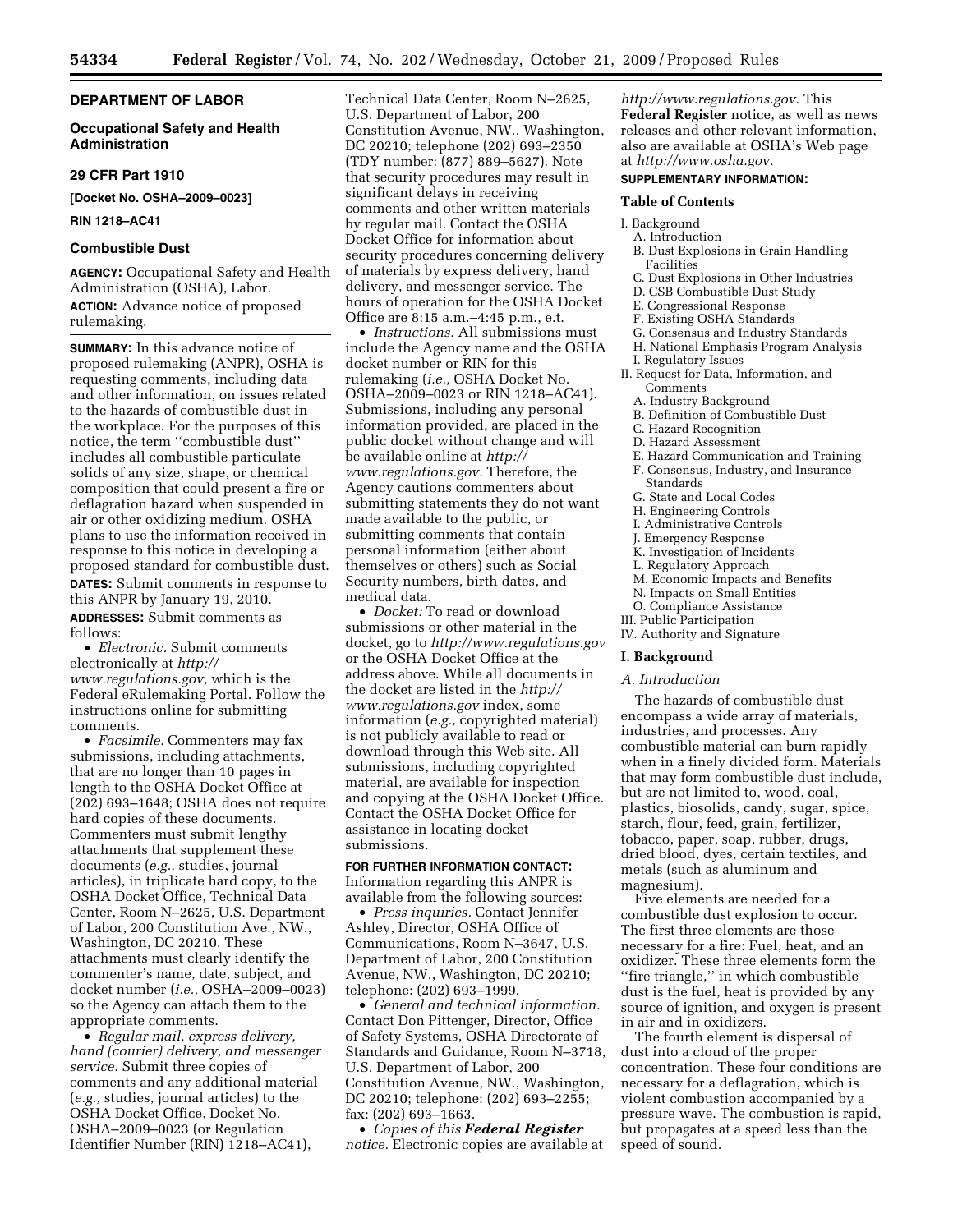A fifth element, confinement, is necessary for an explosion. Confinement can be any enclosure—including, but not limited to, a building, room, duct, or processing and storage equipment. An explosion occurs when the pressure developed by a deflagration bursts or ruptures the enclosure. Together, these five elements (fuel, heat, an oxidizer, dispersion and confinement) are known as the ''dust explosion pentagon.'' The minimum explosible concentration is the lowest concentration of combustible dust suspended in air that will support a deflagration.1

Secondary explosions or deflagrations occur when pressure waves from an initial (or primary) deflagration or explosion cause dispersal and ignition of combustible dust that has accumulated on surfaces. Secondary explosions are often more devastating than primary explosions due to the increased amount of fuel and the size of the ignition source (*i.e.,* the initial event). In some cases, explosions continue to cascade throughout an area or facility.

OSHA is developing a standard that will comprehensively address the fire and explosion hazards of combustible dust. The Agency's existing standards address some, but not all, of the elements needed to protect workers from these hazards. For example, OSHA's general industry housekeeping

standard (29 CFR 1910.22(a)(1)) addresses accumulations of dust, including dusts that may be combustible, and the general industry electrical standard (29 CFR 1910, subpart S) helps to control electrical ignition hazards. When workers are exposed to hazards not currently addressed in the OSHA standards, employers are cited under the General Duty Clause (GDC) specified by Section 5(a)(1) of the Occupational Safety and Health Act of 1970 (OSH Act; see 29 U.S.C. 654). The information requested in this notice will help the Agency develop a standard that would better protect workers from the hazards of combustible dust.

Industries that may have combustible dust hazards include, among others: Agriculture, animal food manufacturing, grain handling, food manufacturing, wood product manufacturing, chemical manufacturing, textile manufacturing, furniture manufacturing, metal processing, fabricated metal products and machinery manufacturing, pesticide manufacturing, pharmaceutical manufacturing, tire manufacturing, production of rubber and plastics, plastics and rubber products manufacturing, recycling, wastewater treatment, and coal handling and processing. To determine which industries may be affected by an OSHA

standard regulating combustible dust hazards, OSHA identified industries that had previous incidents relating to combustible dust. Table 1 summarizes this data. Incidents were identified using data from the U.S. Chemical Safety and Hazard Investigation Board (CSB) involving incidents occurring from 1980 to 2005. For incidents between 2006 and 2008, OSHA used reports gathered by the Web site ''dustexplosions.blogspot.com.'' Using these two data sources, OSHA assigned a North American Industry Classification System (NAICS) code to each incident using the available information. The groups of NAICS codes in this table were determined by combining similar industries together that had explosions in the past. Incidents having insufficient information to assign a NAICS code to the affected establishment were classified as ''unknown.'' OSHA's preliminary analyses show that, in industries for which combustible dust fires or explosions have occurred, there are 426,000 establishments employing 16 million workers (see Table 1). The table does not show that these industries include over 333,000 small businesses with 6.5 million employees. It is possible that some establishments in these industries do not have significant dust hazards.

TABLE 1—INDUSTRIES HAVING AT LEAST ONE RECORDED COMBUSTIBLE DUST INCIDENT REPORTED SINCE 1980, ACCORDING TO OSHA RESEARCH

| <b>NAICS</b><br>group <sup>1</sup> | Name of industry <sup>1</sup>                                          | Incidents<br>$(1980 -$<br>$2008$ ) <sup>2</sup> | Firms <sup>3</sup> | Establish-<br>ments $3$ | Employees <sup>3</sup> |
|------------------------------------|------------------------------------------------------------------------|-------------------------------------------------|--------------------|-------------------------|------------------------|
| 115111                             |                                                                        |                                                 | 260                | 279                     | 2,654                  |
| 221000                             |                                                                        | 28                                              | 6.554              | 17,174                  | 614,427                |
| 311000                             | Food Manufacturing (Except 311100, 311200, 311300, 311800,<br>311900). |                                                 | 5,820              | 7.786                   | 834.277                |
| 311100                             |                                                                        | $\overline{2}$                                  | 176                | 248                     | 16,202                 |
| 311119                             |                                                                        |                                                 | 1.046              | 1,549                   | 31,971                 |
| $311200$                           | Grain and Oilseed Milling (Except 311221 and 311230)                   | 5                                               | 392                | 658                     | 31,439                 |
| 311221                             |                                                                        | 21                                              | 33                 | 65                      | 8,875                  |
| 311230                             |                                                                        | 6                                               | 43                 | 66                      | 13.410                 |
| 311300                             | Sugar & Confectionary Product Mfg. (Except 311313)                     |                                                 | 1,581              | 1.700                   | 66,341                 |
| $311313$                           |                                                                        | 6                                               | 10                 | 33                      | 6,263                  |
| 311800                             |                                                                        |                                                 | 9,301              | 10,072                  | 288,393                |
| 311900                             |                                                                        | 8                                               | 2,768              | 3.205                   | 161,567                |
| 312000                             | Beverage and Tobacco Product Mfg. (Except 312110)                      |                                                 | 2,193              | 2,379                   | 83,531                 |
| 313000                             |                                                                        | 11                                              | 2,770              | 3,243                   | 187.766                |
| 314000                             |                                                                        | 2                                               | 6.456              | 6.726                   | 155.586                |
| 321000                             |                                                                        | 28                                              | 11,192             | 12.749                  | 449,650                |
| 321113                             |                                                                        |                                                 | 3,398              | 3.731                   | 104.666                |
| 321219                             |                                                                        | 14                                              | 167                | 255                     | 22,190                 |
| 322000                             |                                                                        | 18                                              | 3,269              | 5,139                   | 441,430                |
|                                    |                                                                        |                                                 | 1,166              | 2.448                   | 102,997                |
| $325000$                           |                                                                        | 31                                              | 7.737              | 10.749                  | 514.732                |
| $325188$                           |                                                                        | 11                                              | 390                | 612                     | 40,589                 |
|                                    |                                                                        | 8                                               | 1.481              | 1.886                   | 249.743                |
|                                    | 326000  Plastics and Rubber Products Mfg. (Except 326211)              | 17                                              | 11.365             | 11.454                  | 846.857                |

1The terms ''deflagration'', ''explosion'', and ''minimum explosible concentration'' are used in this notice as defined in NFPA 654 (2006 edition) for combustible dust only. This notice does not

address the terms ''detonation'' or ''explosion'' as they relate to materials classified as explosives.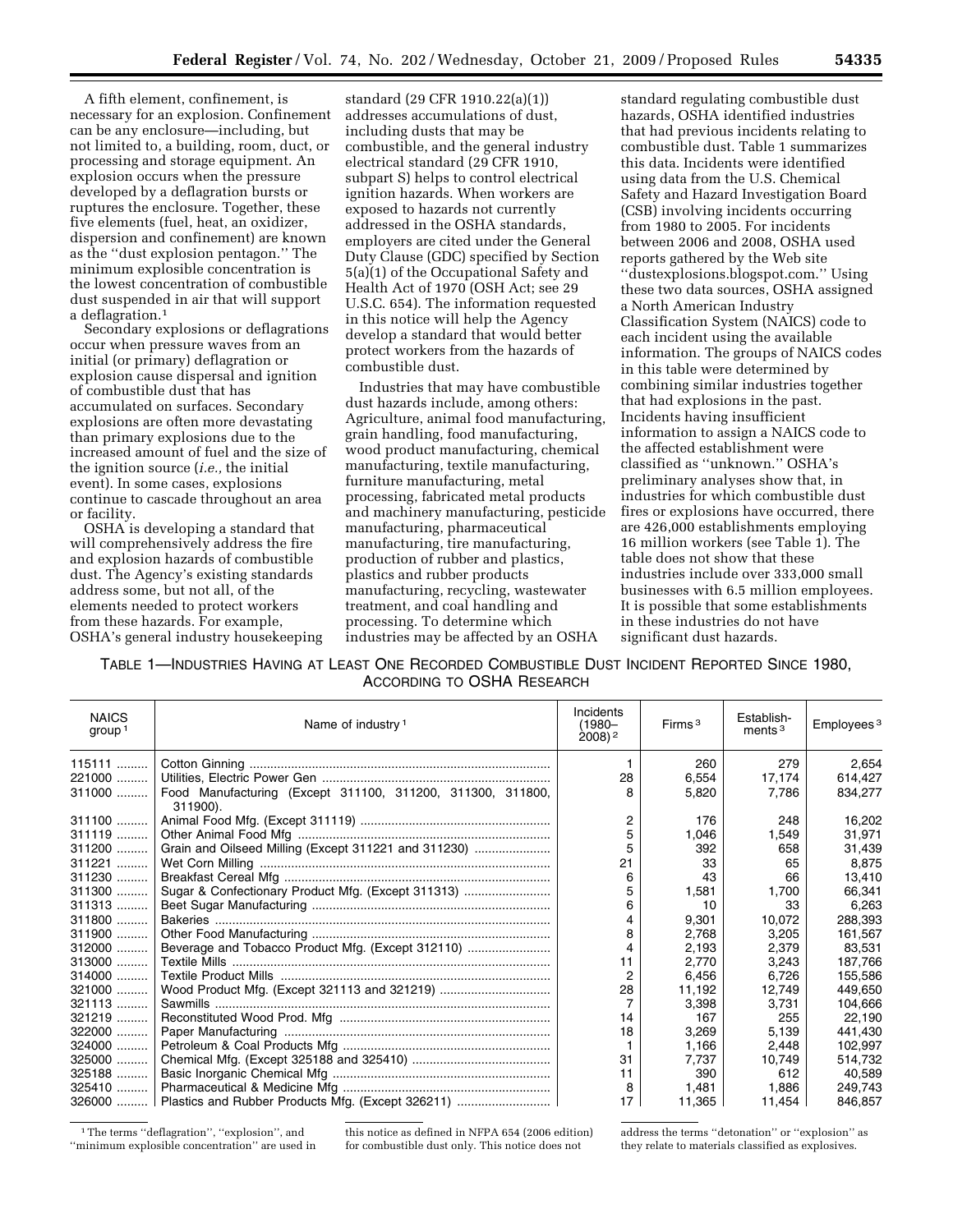| TABLE 1—INDUSTRIES HAVING AT LEAST ONE RECORDED COMBUSTIBLE DUST INCIDENT REPORTED SINCE 1980. |  |
|------------------------------------------------------------------------------------------------|--|
| ACCORDING TO OSHA RESEARCH-Continued                                                           |  |

| <b>NAICS</b><br>group <sup>1</sup> | Name of industry <sup>1</sup>                                   | Incidents<br>(1980-<br>$2008$ ) <sup>2</sup> | Firms $3$ | Establish-<br>ments $3$ | Employees <sup>3</sup> |
|------------------------------------|-----------------------------------------------------------------|----------------------------------------------|-----------|-------------------------|------------------------|
|                                    |                                                                 | 5                                            | 91        | 138                     | 53,985                 |
| 327000                             |                                                                 |                                              | 11,332    | 17,350                  | 482.459                |
|                                    |                                                                 | 32                                           | 4,310     | 5,285                   | 449.914                |
| 332000                             |                                                                 | 27                                           | 54.969    | 59.064                  | 1,563,713              |
| 333000                             |                                                                 |                                              | 23,842    | 26,317                  | 1,126,671              |
|                                    |                                                                 | 2                                            | 12.733    | 14.548                  | 1,057,485              |
|                                    |                                                                 | 16                                           | 10.552    | 12.707                  | 1,622,527              |
|                                    | 337000    Furniture & Related Product Mfg. (Except 337100)      | 2                                            | 4.779     | 5.148                   | 188.908                |
| 337100                             |                                                                 | 16                                           | 15.878    | 16.301                  | 354.341                |
| 339000                             |                                                                 |                                              | 29,925    | 31.239                  | 686,096                |
|                                    | 423000    Merchant Wholesalers (423110, 423210, 423310, 423930) |                                              | 22.669    | 27.704                  | 432,265                |
| 488000                             |                                                                 |                                              | 29,416    | 37.083                  | 579,589                |
|                                    |                                                                 |                                              | 7.176     | 13.849                  | 595.325                |
|                                    |                                                                 |                                              | 22.874    | 31.821                  | 1,039,739              |
| 561210                             |                                                                 |                                              | 1,680     | 4.115                   | 164,637                |
|                                    |                                                                 |                                              | 16.189    | 19.919                  | 345.334                |
|                                    |                                                                 | 42                                           |           |                         |                        |
|                                    | Total                                                           | 422                                          | 347,983   | 426.794                 | 16,018,544             |

Sources:

<sup>1</sup> North American Industry Classification System, United States, 2008.<br><sup>2</sup> Incident data from U.S. Chemical Safety and Hazard Investigation Board and *http://dustexplosions.blogspot.com.*<br><sup>3</sup> County Business Patterns 2006

# *B. Dust Explosions in Grain Handling Facilities*

In the 1970s, agriculture and food processing industries experienced several combustible dust explosions. A 1977 grain-dust explosion in Westwago, Louisiana, killed 36 workers. It remains the deadliest grain-dust explosion of the modern era. Five days later, another grain-dust explosion in Galveston, Texas, caused the deaths of 9 workers and injured 34 others.<sup>2</sup> As a result of these and other grain-dust explosions in the 1970s, OSHA issued a document entitled ''Grain Elevator Industry Hazard Alert,'' which provided employers, workers, and other officials with information concerning the hazards and safe handling of grain.

Later in the 1970s, the Agency initiated rulemaking to address the

problem of grain-dust explosions. On December 31, 1987, after extensive public comment on its proposed rule and several public hearings, OSHA published its final standard on Grain handling facilities, 29 CFR 1910.272 (52 FR 44592). In its *Combustible Dust Hazard Study* of November 2006 (discussed further in Section 1(D) of this notice), the U.S. Chemical Safety and Hazard Investigation Board stated: ''OSHA's Grain handling facilities standard provides a model for OSHA action that has proven effective in reducing catastrophic dust explosions in the grain industry.'' 3

During a review of the Grain handling facilities standard in 2003, OSHA received comments from union representatives claiming that, since its promulgation, grain explosions were

down 42 percent, and injuries and deaths from grain explosions were reduced by 60 percent and 70 percent respectively.4 Figure 1 shows the number of grain-dust explosions per year since 1978. For the ten years prior to the standard (1978–1987), the average number of explosions per year was 20.5. This average decreased to 10.3 explosions per year from 1988 to 1997 and further decreased to 6.3 per year from 1998 to 2007. OSHA gathered this data from the *Regulatory Review of OSHA's Grain Handling Standard,*5 Kansas State University in cooperation with USDA Federal Grain Inspection Service,<sup>6</sup> and USDA Grain Inspection, Packers, and Stockyards Administration.7

*Standard [29 CFR 1910.272],* February 2003. 6 Kansas State University, in cooperation with

<sup>2</sup>National Academy of Science, *International Symposium on Grain Elevator Explosions,* July 11– 12, 1978, National Materials Advisory Board

<sup>&</sup>lt;sup>3</sup> U.S. Chemical Safety and Hazard Investigation Board Investigation Report No. 2006–H–1, *Combustible Dust Hazard Study;* November 2006, page 67.

<sup>4</sup>*Regulatory Review of OSHA's Grain Handling Standard [29 CFR 1910.272],* February 2003. 5*Regulatory Review of OSHA's Grain Handling* 

USDA Federal Grain Inspection Service, available

online at: *http://www.oznet.ksu.edu/pr*\_*histpubs/ Dust*\_*Exp.htm.* 

<sup>7</sup>USDA Grain Inspection, Packers, and Stockyards Administration, personal e-mail communication from USDA to OSHA, Jul 10, 2009, with attachment entitled, ''Explosion Data.''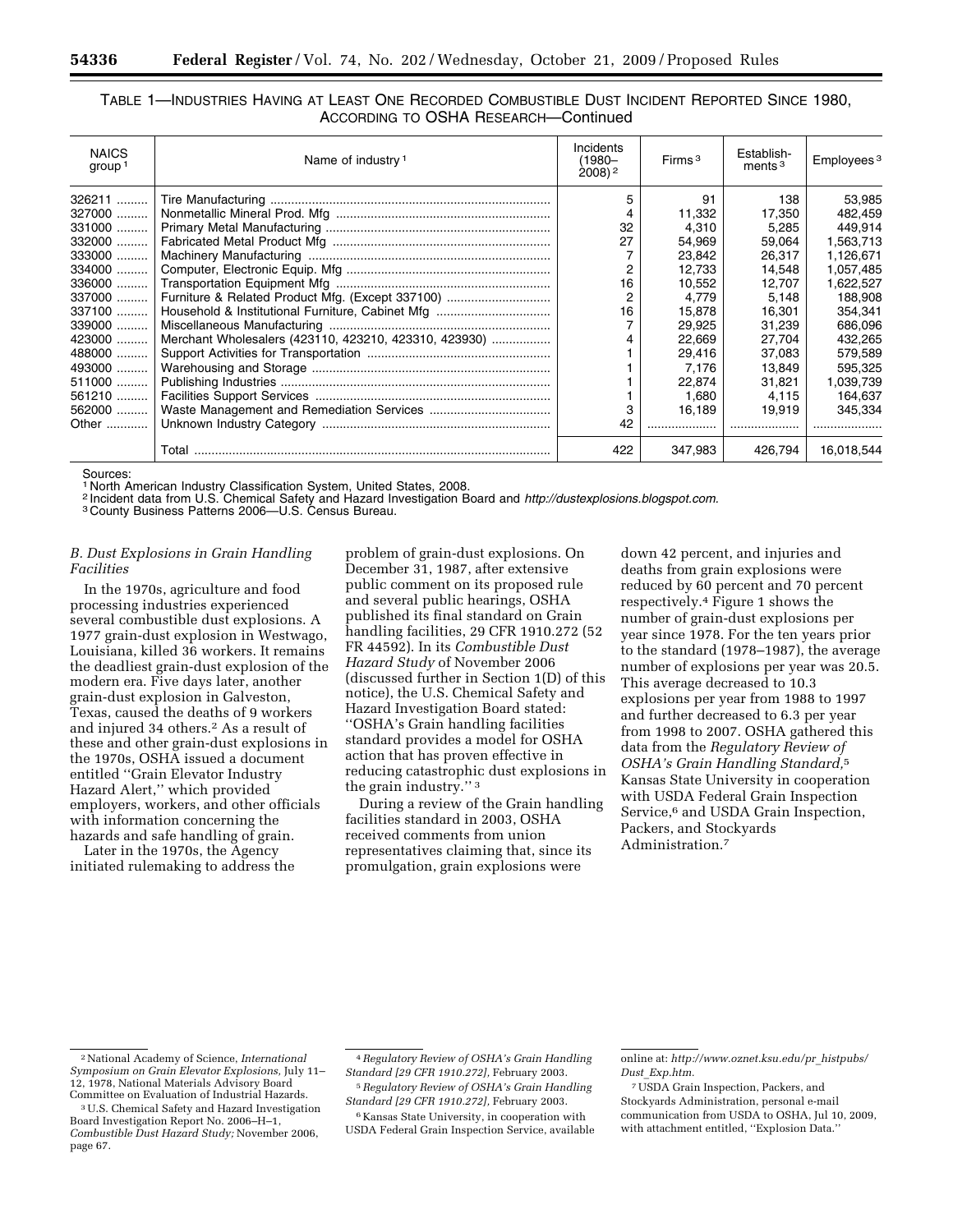Figure 1: Number of Grain-Dust Explosions per Year from 1978 – 2008 (Source: **USDA FGIS and Kansas State University, and OSHA FRIA, Grain Handling** Standard)



# *C. Dust Explosions in Other Industries*

The flammability and explosiveness of various types of organic and inorganic dusts has been recognized for well over a century. The devastating effects of secondary explosions resulting from accumulated dust have also been well documented, particularly since the early years of the 20th century; the hazards of some dusts, particularly coal dust, mineral dusts, and flour, were recognized many years before the 20th century. However, no national organizations focused on the hazards of combustible dusts until the National Fire Protection Association (NFPA) established a committee to do so in 1922. The NFPA's work resulted in a wealth of knowledge about the prevention and control of dustexplosion hazards in material handling and manufacturing processes. In 1923, NFPA published the first national consensus standard to address the prevention of dust explosions in grain terminals and flour mills.<sup>8</sup>

Over the past 15 years, a number of industries have experienced serious dust explosions, causing loss of life and injuries, as well as property damage. The first of these incidents, an explosion and fire in a textile factory in

Methuen, Massachusetts in 1995, injured 37 people and destroyed several large buildings.<sup>9</sup> After a detailed investigation of this incident, OSHA issued a Hazard Information Bulletin in 1998 for the textile industry.

In 1999, an automotive plant near Dearborn, Michigan experienced an explosion in one of the boilers in its power plant. Analysis of the explosion indicated that the initial boiler explosion may have caused accumulated coal dust on plant surfaces to become airborne, fueling a secondary explosion that destroyed part of the facility. Six workers were killed and 36 were injured.10

In the same year, there was an explosion at a foundry in Springfield, Massachusetts, involving powdered phenolic resin in the iron castings manufacturing process. This explosion killed three workers and injured nine. Investigators found heavy resin deposits in ducts and other surfaces. From this finding, they concluded that a primary explosion in a dust extraction duct had dispersed the settled dust, and that the

dispersed dust then fueled secondary explosions in the facility.11

A rubber-dust explosion at a rubber recycling plant in Vicksburg, Mississippi in 2002, resulted in five fatalities and seven injuries. Part of the recycling process involved grinding rubber tires; the grinding process produced rubber dust, which accumulated on building surfaces and in a product bagging bin that was not equipped with explosion vents. A fire started on the roof of the plant. When it spread to the bagging bin, it dispersed the layers of dust in the bin and on the surrounding surfaces, fueling an explosion.<sup>12</sup>

A massive explosion in 2003 at a pharmaceuticals device manufacturing facility in Kinston, North Carolina, injured 38 workers and killed 6. In a process in which rubber strips were dipped into a polyethylene slurry, fans were used to help dry the coated rubber, causing fine polyethylene powder to be disbursed. Employees diligently cleaned the visible areas of the process room; however, most of the employees were unaware that combustible polyethylene

<sup>8</sup>Cashdollar, K. L., & Hertzberg, M., eds (1987) *Industrial Dust Explosions,* ASTM International, U.S., p. 345.

<sup>9</sup>U.S. Fire Administration Technical Report #110, *Manufacturing Mill Fire, Methuen, MA,* December 11, 1995.

<sup>10</sup>Michigan Department of Energy, Labor & Economic Growth, *CIS Reaches Historic Settlement Agreement with Ford and UAW,* 1999 available online: *http://www.michigan.gov/dleg/0,1607,7- 154-10573*\_*11472–52301-,00.html.* 

<sup>11</sup>U.S. Department of Labor (USDOL), 1999. Joint Foundry Explosion Investigation Team Report, Jahn Foundry Corporation, Springfield, MA, February 25, 1999.

<sup>12</sup>OSHA, 2002, *Region 4 Report on Explosion at Rouse Polymerics,* U.S. Department of Labor.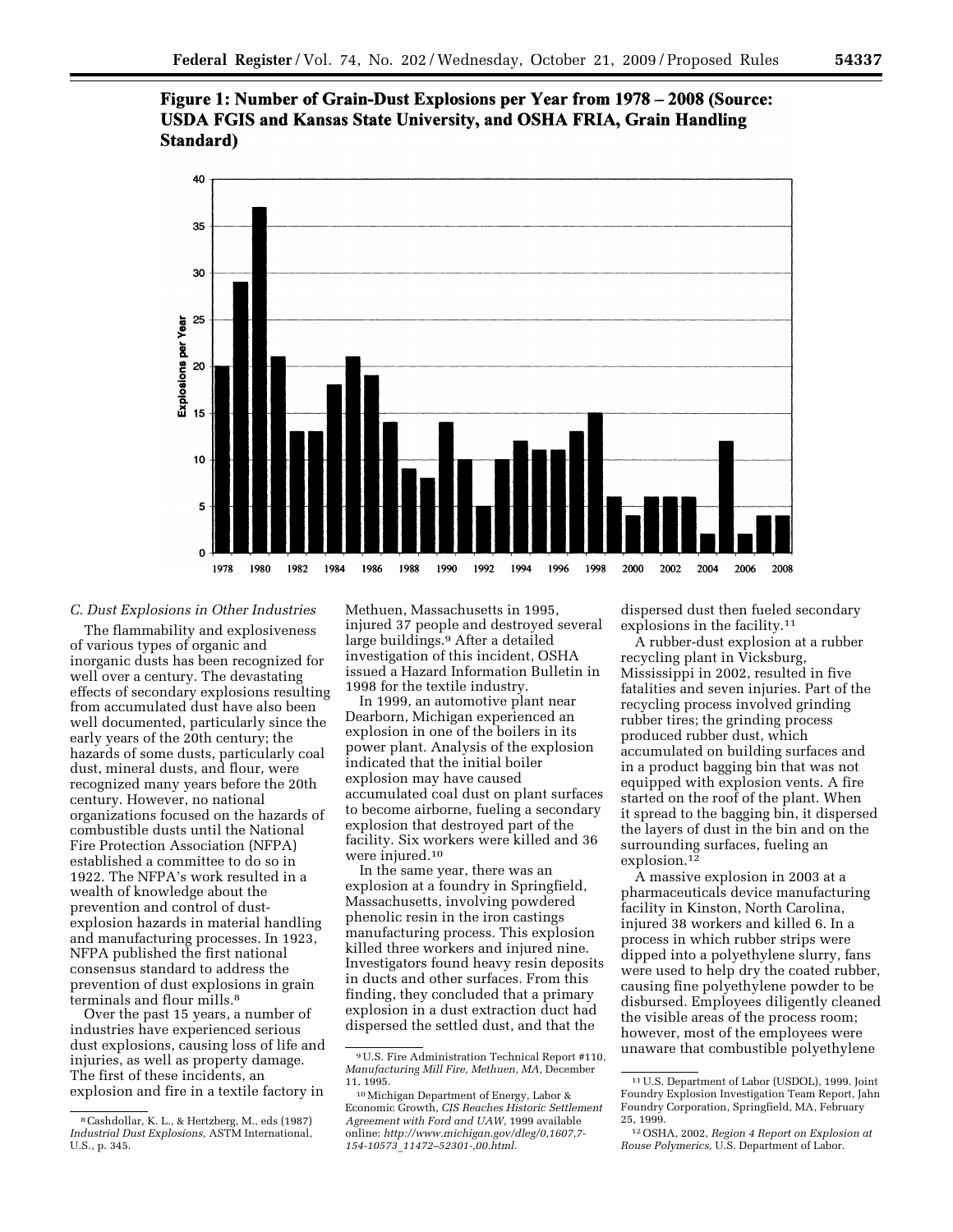dust was accumulating in the enclosed space above the suspended ceiling, carried there by the building ventilation system. Due to the extensive damage to the facility, and the deaths of potential witnesses, investigators were unable to definitively determine the ignition source or the method of dust dispersal.13

That same year, phenolic resin again fueled a fatal dust explosion, this time in an acoustic insulation manufacturing facility in Corbin, Kentucky. As workers were cleaning fugitive dust accumulations with compressed air, a cloud of phenolic resin formed near a malfunctioning appliance, which likely ignited the cloud of dust. The initial deflagration dispersed large quantities of combustible dust that had accumulated on surfaces throughout the facility. The resulting dust clouds fueled several secondary explosions. The building was destroyed, 7 workers were killed, and 37 were injured.14

Even finely divided metals can cause dust explosions. Again in 2003, one worker was killed and several injured in an aluminum dust explosion at a wheel manufacturing facility. At the point in the process in which scrap aluminum was reduced to small chips, aluminum particles were drawn into a dust collector. An initial explosion in the dust collector spread through the ventilation system, causing a secondary explosion involving the dust accumulated on overhead beams, ducts, and other structures.15

As a result of this series of incidents in 2003, OSHA produced a Safety and Health Information Bulletin (SHIB), *Combustible Dust in Industry: Preventing and Mitigating the Effects of Fire and Explosions.* This widely disseminated guidance document provided employers and workers with information on combustible dust explosions, including mitigation. It contains references to both the applicable OSHA standards and the related industry consensus standards. However, incidents continued to occur despite the availability of these standards and the guidance in the SHIB.

In early 2008, a catastrophic incident at a sugar refinery in Port Wentworth, Georgia, killed 14 workers and seriously injured 36 others. The CSB

investigated 16 and determined that an initial dust explosion occurred in an enclosed steel belt conveyor below three 105-foot-tall silos, most likely ignited by an overheated conveyor bearing. Large quantities of sugar dust that had accumulated on surfaces throughout the plant fueled a series of massive secondary explosions and fires, destroying much of the facility. The plant had a history of previous, smaller initial explosion incidents that did not result in significant damage or secondary explosions. The fine OSHA proposed for this employer is the thirdlargest fine ever proposed for a single incident.

The sugar plant incident highlighted a lack of hazard awareness and a failure to comply with existing Federal standards and State codes. OSHA took prompt action to further heighten awareness of this hazard by producing additional guidance for employers and workers, including a Web page, a fact sheet, and a poster. The Agency mailed the SHIB directly to 30,000 employers suspected of having combustible dust hazards, and also focused enforcement efforts on sugar plants.

#### *D. CSB Combustible Dust Study*

The CSB conducted a study of dust explosion incidents between 1980 and 2005. The 2006 report from that study identified 281 incidents that killed 119 workers and injured 718.17 From 2006 through 2008, OSHA has found records of an additional 16 deaths and 84 injuries; these records are included in Table 1 above. Among CSB's findings and conclusions were the following:

• Many industry and safety professionals lack awareness of combustible dust hazards.

• The widely recognized standards of good engineering practice in the NFPA's voluntary consensus standards were not being followed in many facilities.

• State and local fire codes were ineffective as a viable mechanism to reduce dust explosion risks in general industry nationwide.

• OSHA's focus has been on enforcement activities in response to combustible dust incidents.

• The only comprehensive OSHA standard that specifically addresses combustible dust hazards (the 1987 Grain handling facilities standard) has effectively reduced the risk and consequences of grain-dust explosions, and incorporates many of the same principles that can be found in the NFPA standards.

The report of CSB's combustible dust study also listed five recommendations for OSHA. This notice addresses the first of these recommendations:

''Issue a standard designed to prevent combustible dust fires and explosions in general industry. Base the standard on current National Fire Protection Association (NFPA) dust explosion standards (including NFPA 654 and NFPA 484), and include at least

- Hazard assessment,
- engineering controls,<br>• housekeeping,
- housekeeping,
- building design,
- explosion protection,
- operating procedures, and
- worker training.''

The second CSB recommendation requested that OSHA revise its Hazard Communication Standard (HCS) (29 CFR 1910.1200) to clarify the coverage and requirements related to combustible dust. This recommendation is being addressed in a separate rulemaking.

The third and fourth CSB recommendations suggested that OSHA, respectively, communicate with the United Nations Economic Commission for Europe the need to amend the Globally Harmonized System to address combustible dust hazards, and provide combustible dust-related training through the OSHA Training Institute. Both of these recommendations have been accomplished.

The fifth CSB recommendation suggested that OSHA initiate a Special Emphasis Program for Combustible Dust, to include an outreach program focused on the information in OSHA's Safety and Health Information Bulletin, *Combustible Dust in Industry: Preventing and Mitigating the Effects of Fire and Explosions.* The Agency went beyond CSB's recommendation and implemented a National Emphasis Program (NEP) to increase OSHA's enforcement activities throughout the country and to focus on specific industry groups that experienced either frequent combustible dust incidents or combustible dust incidents with catastrophic consequences. The NEP was launched on October 17, 2007, and is ongoing. It was revised in 2008 to more closely focus on sugar plants.

#### *E. Congressional Response*

Interest intensified in regulatory action during the months after the sugar-plant incident in 2008. Employee unions expressed support for CSB's rulemaking recommendations. On May 1, 2008, the U.S. House of Representatives introduced a bill

<sup>13</sup> *Investigation Report, Dust Explosion, West Pharmaceutical Services, Inc.,* U.S. Chemical Safety and Hazard Investigation Board (CSB), September 2004.

<sup>14</sup>CSB, 2005, *Investigation Report, Combustible Dust Fire and Explosions, CTA Acoustics, Inc.,*  February 2005.

<sup>15</sup>CSB, 2003, *Investigation Report, Hayes Lemerz Dust Explosions and Fire,* September 2003.

<sup>16</sup>U.S. Chemical Safety and Hazard Investigation Board Investigation Report No. 2008–05–1–GA, *Sugar Dust Explosion and Fire;* September 2009.

<sup>17</sup>U.S. Chemical Safety and Hazard Investigation Board Investigation Report No. 2006–H–1, *Combustible Dust Hazard Study;* November 2006, p. 31.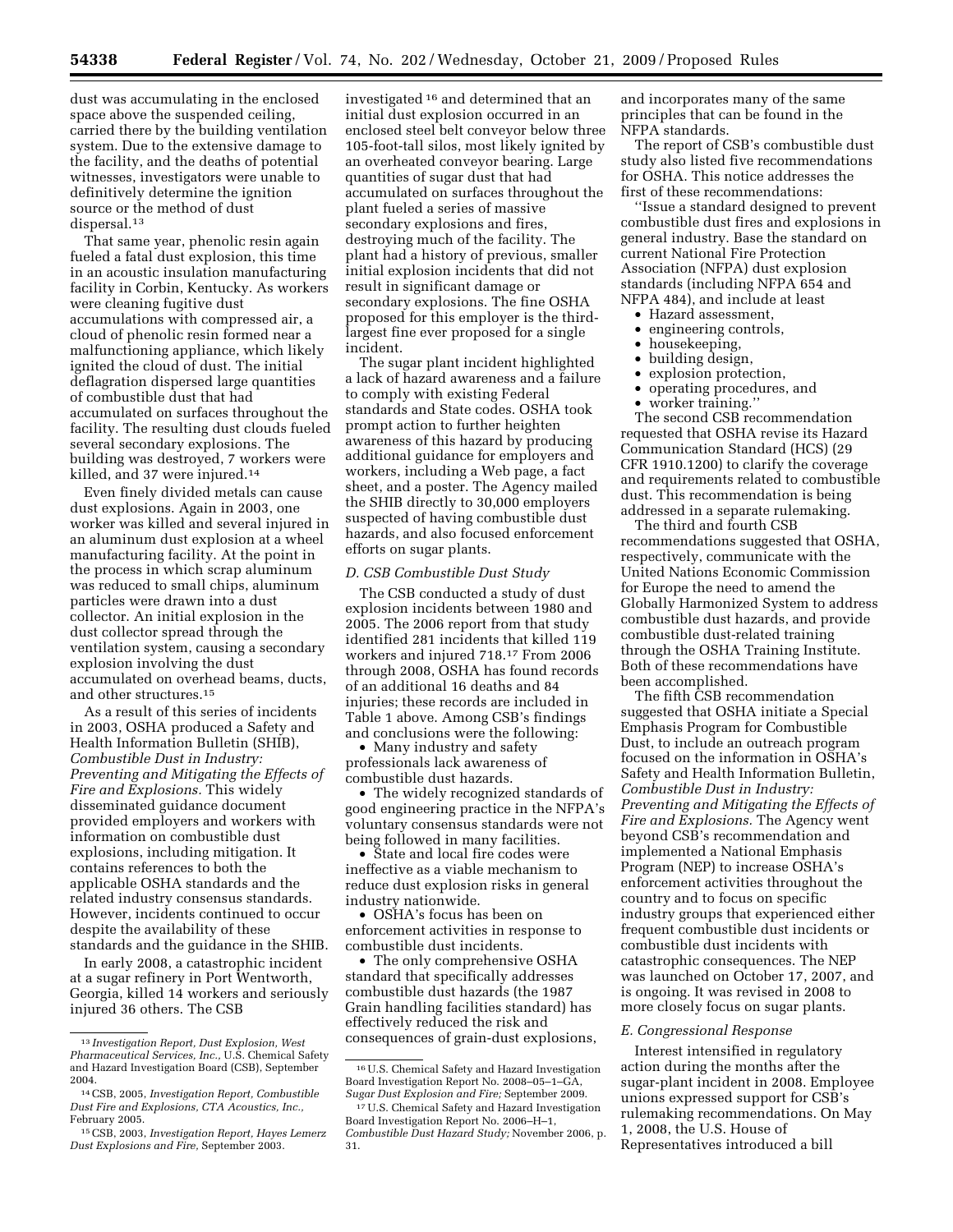entitled H.R. 5522, *Worker Protection Against Combustible Dust Explosions and Fires Act of 2008.* This bill directed OSHA to issue an interim combustible dust rule and an amendment to the HCS in 90 days, and a final rule in 18 months. H.R. 5522 was passed by the House and referred to the Senate.

Two Congressional hearings were held on H.R. 5522. The first hearing was held by the House Committee on Education and Labor on March 12, 2008, and the second hearing was held by the Subcommittee on Employment and Workplace Safety of the Senate Housing, Education, Labor and Pensions Committee on July 29, 2008. Assistant Secretary of Labor Ed Foulke testified for OSHA at these hearings; also testifying were representatives of CSB, NFPA, and the Georgia sugar plant that sustained the 2008 explosion.

On February 4, 2009, H.R. 849, *Worker Protection Against Combustible Dust Explosions and Fires Act of 2009,*  was introduced into the current session of Congress. The provisions of this resolution are the same as H.R. 5522.

#### *F. Existing OSHA Standards*

The Agency does not have a single, comprehensive standard that addresses combustible dust hazards across all industries. Current OSHA standards provide limited protection from dust hazards in two ways: First, certain standards address some dust hazards for specific industries. Among these standards are the following:

• 29 CFR 1910.261—Pulp, paper, and paperboard mills.

• 29 CFR 1910.263—Bakery equipment.

• 29 CFR 1910.265—Sawmills.

• 29 CFR 1910.269—Electric power generation, transmission, and distribution.

• 29 CFR 1910.272—Grain handling facilities.

Second, some general industry standards address one or more of the elements that can contribute to dust explosions, such as ignition sources and dust accumulations, or the standards require the communication of information that employers and workers need to address dust hazards. *Among these standards are:* 

• 29 CFR 1910.22(a)—Housekeeping.

• 29 CFR 1910.178—Powered

industrial trucks.

• 29 CFR 1910 Subpart Q—Welding, Cutting, and Brazing.

• 29 CFR 1910. 269—Electric power generation, transmission, and distribution.

• 29 CFR 1910.307—Hazardous (classified) locations.

• 29 CFR 1910.334(d)—Occasional use of flammable or ignitable materials.

• 29 CFR 1910.1200—Hazard Communication.

As noted earlier, OSHA's existing standards for combustible dust do not provide a comprehensive set of requirements to fully address all of the prevention and mitigation methods specific to combustible dust hazards. Accordingly, some ignition sources are specifically covered (*e.g.,* electrical installations, powered industrial trucks), while other ignition sources are not covered (*e.g.,* mechanical sparks, friction, open flames). Additionally, OSHA standards address the accumulation of fugitive dust (*i.e.,* dust that escapes from equipment or areas where it is normally present), but do not include measures that would prevent the escape of dust in the first place. Also, many built-in engineering controls (including the design of facilities, explosion venting, suppression systems, and explosion protection systems) are not addressed in the OSHA standards. OSHA is asking a series of questions about the need to address these areas in a new combustible dust standard to afford adequate and complete protection to workers.

#### *G. Consensus and Industry Standards*

NFPA issues a number of national consensus standards that address the hazards of combustible dust. For example, NFPA 654, *Standard for the Prevention of Fire and Dust Explosions from the Manufacturing, Processing, and Handling of Combustible Particulate Solids,* addresses the hazards of combustible dust in a general manner. Specific industries are excluded from NFPA 654, but are covered by other NFPA standards, including NFPA 61, *Standard for the Prevention of Fires and Dust Explosions in Agricultural and Food Processing Facilities;* NFPA 484, *Standard for Combustible Metals;* NFPA 655, *Standard for Prevention of Sulfur Fires and Explosions;* and NFPA 664, *Standard for the Prevention of Fires and Explosions in Wood Processing and Woodworking Facilities.* 

These five NFPA combustible dust standards have mandatory secondary references to a large number of other standards. The 2006 edition of NFPA 654 mandates compliance with 36 other NFPA standards. These 36 secondary references, in turn, reference additional standards. In effect, no one standard comprehensively addresses the hazards of combustible dust, which may pose difficulties for some employers trying to develop programs to mitigate combustible dust hazards. In addition, the provisions of these five NFPA standards differ, which may add to

these difficulties. Some elements of protection are addressed in some standards but not in others; other elements are addressed in different ways in the various standards. For example, NFPA 61, 484, and 654 contain provisions for drive belts, while NFPA 655 and 664 have no provisions directly addressing drive belts.

In addition to the NFPA standards listed above, NFPA issues a number of standards that cover the design and installation of protection systems specific to deflagration and explosion hazards, including combustible dust. Two of these standards are NFPA 68, *Standard on Explosions Protection by Deflagration Venting,* and NFPA 69, *Standard on Explosion Prevention Systems.* NFPA also has a series of standards that cover automatic fire suppression and alarm systems for a variety of facilities and hazards, but are not specific to combustible dust, deflagrations, or explosions.

A large majority of State and local jurisdictions in the United States have adopted the NFPA standards because both of the model fire codes used in this country (*i.e.,* International Code Council's *International Fire Code,* and NFPA's *Fire Code*) make these NFPA standards mandatory. However, the 2006 report on CSB's combustible dust study indicates that enforcement of these fire codes at the State and local level is ''inconsistent and largely ineffective.'' For example, the 2008 sugar-plant incident occurred in Georgia, a State having a fire code that mandated compliance with, among other combustible dust-related consensus standards, NFPA 61, *Standard for the Prevention of Fires and Dust Explosions in Agricultural and Food Processing Facilities.* 

NFPA standards are updated on a regular basis, usually every three years. In the Agency's experience, consensus standards incorporated by reference into OSHA rules quickly become out of date, making it difficult for employers to comply when the out-of-date consensus standards become difficult to obtain. Furthermore, OSHA cannot legally update NFPA or other consensus standards used in its rules by referring to the ''current'' or ''most recent'' edition of the consensus standards.

Despite the aforementioned challenges with the application and enforcement of NFPA standards, the standards are used to a significant extent throughout industry, particularly by large companies, engineering consultants, and firms designing facilities with combustible dust hazards. Therefore, OSHA is asking for comment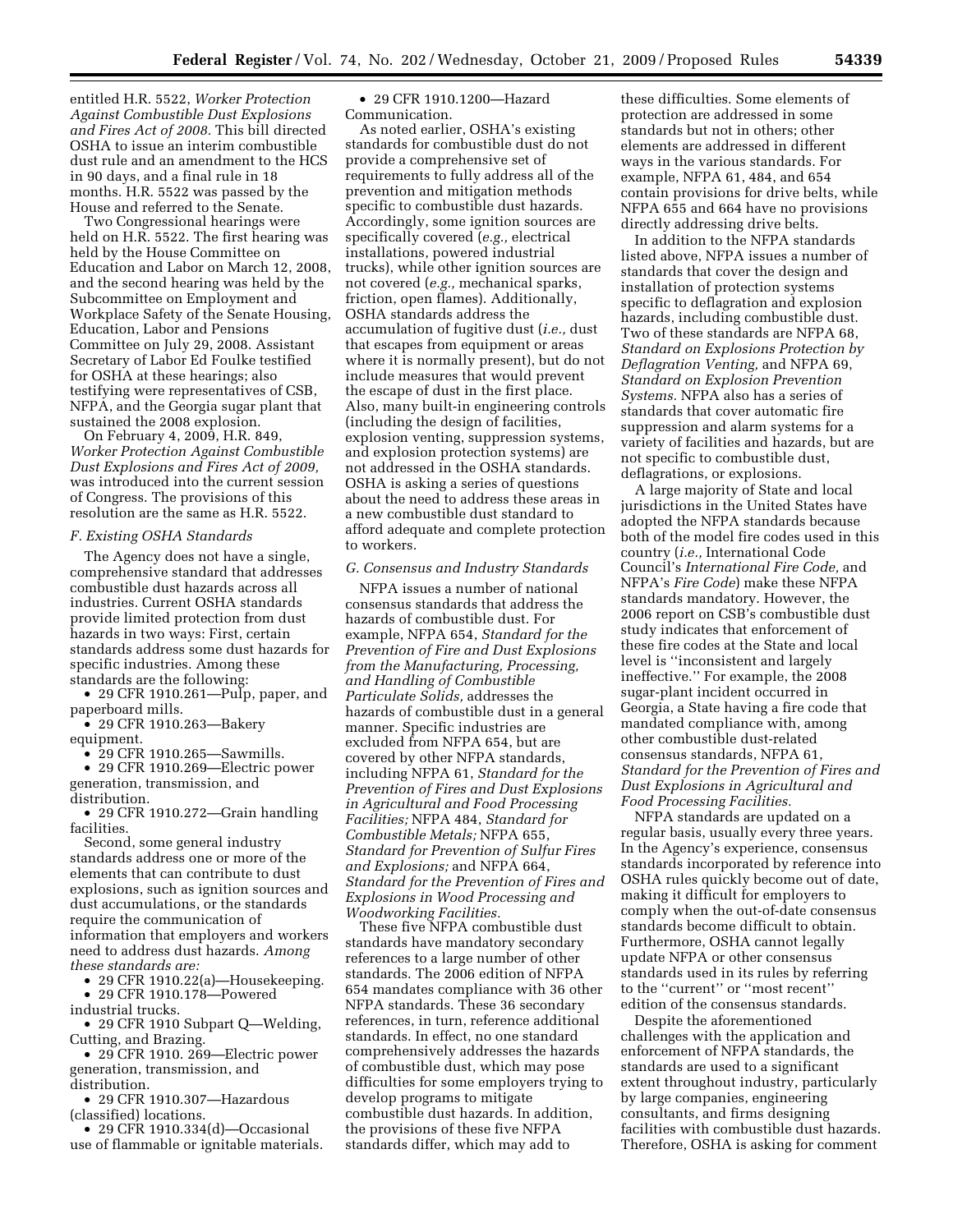on how best to incorporate the provisions of the consensus standards.

#### *H. National Emphasis Program Analysis*

OSHA analyzed the results of its Combustible Dust National Emphasis Program (NEP) to better understand where combustible dust hazards exist and where improvements may be needed to ensure that workers are protected from combustible dust hazards. Between November 1, 2007, and February 24, 2009, OSHA conducted 813 inspections under this NEP—665 in States under Federal OSHA authority, and 148 in States having an OSHA-approved State Plan. OSHA cited employers for 3,662 violations.

Of the 665 Federal NEP inspections, 160 citations were issued under the General Duty Clause (GDC) for hazards related to combustible dust. Therefore, the rate of GDC usage for combustibledust-related hazards in the NEP inspections was 24 percent during the time period noted above (These statistics were derived from the information available at the time this notice was developed; the numbers may change over time through the informal conference and settlement process.)

The 160 GDC violations referenced 32 different industry or consensus standards developed by 6 different standards-developing organizations. The eleven most frequently referenced consensus standards were as follows, in descending order of frequency:

• NFPA 654, *Standard for the Prevention of Fire and Dust Explosions from the Manufacturing, Processing, and Handling of Combustible Particulate Solids.* 

• NFPA 664, *Standard for the Prevention of Fires and Explosions in Wood Processing and Woodworking Facilities.* 

• NFPA 61, *Standard for the Prevention of Fires and Dust Explosions in Agricultural and Food Processing Facilities.* 

• NFPA 69, *Standard on Explosion Prevention Systems.* 

• NFPA 484, *Standard for Combustible Metals.* 

• NFPA 68, *Standard on Explosion Protection by Deflagration Venting.* 

• ASME B20.1, *Standard for Conveyors and Related Equipment.* 

• ANSI/ITSDF B56.1, *Safety* 

*Standard for Low and High Lift Trucks.*  • FM Global Loss Prevention Data

Sheet 7–76, *Prevention and Mitigation of Combustible Dust Explosions and Fires.* 

• NFPA 505, *Standard on Powered Industrial Trucks.* 

• NFPA 86, *Standard on Ovens and Furnaces.* 

It has been necessary to cite the GDC extensively to address the various aspects of combustible dust hazards. GDC citations focused on each of the elements that could contribute to a dust fire or explosion, including containment or control of dust, isolation or control of ignition sources, and explosion venting or suppression systems. *The following hazards were the most commonly cited GDC violations:* 

• Baghouse dust collectors located inside a building without proper explosion protection systems, such as explosion venting or explosion suppression systems.

• Deflagration isolation systems not provided to prevent deflagration propagation from dust collectors to other parts of the plant.

• Rooms with excessive dust accumulations not equipped with explosion relief venting to the exterior.

• Horizontal surfaces not minimized to prevent accumulation of dust.

• Air from dust collectors recycled through ductwork back into the work area.

• Legs of bucket elevator enclosures not equipped with explosion relief venting.

• Explosion vents on bucket elevator enclosures directed into work areas and not to a safe, outside location away from platforms, means of egress, or other potentially occupied areas.

• Pulverizers not provided with explosion venting or deflagration suppression systems.

• Dust collection system ductwork not constructed of metal.

• Open-flame propane heater used for comfort heating in an area where agricultural products were milled.

• Equipment (such as grinders and shakers) not maintained to minimize the leakage of combustible dust into the surrounding area.

• Electric grinders used in dust hazard areas without a hot-work permit system.

This list provides some indication of the areas in which current standards do not cover combustible dust hazards in general industry. Only the last two items on the list are administrative or operational in nature, involving maintenance, work practices, policies, and procedures. The other ten items involve engineering controls, such as fixed facilities or protection features built into the plant or the processing systems. These specific GDC violations point to areas that may be appropriate to cover in a prospective OSHA standard for combustible dust. Therefore, OSHA arranged the questions it is asking to solicit information separately for engineering controls and administrative controls.

The main finding of this NEP analysis is the unusually high rate of GDC use in combustible dust inspections (24 percent). Ordinarily, the GDC is used on a much more limited basis. For the same time period between November 1, 2007 and February 24, 2009, the 48,969 Federal OSHA inspections that were conducted outside the NEP yielded 1,736 GDC citations (a rate of 3.5 percent). Therefore, the GDC was used almost seven times as often for combustible-dust-related citations than for all other citations. This unusually high proportion suggests the need for a comprehensive OSHA standard.

#### *I. Regulatory Issues*

The CSB recommended that OSHA issue a standard to prevent combustible dust fires and explosions. The CSB determined that many tragic accidents in the past decade could have been avoided or minimized if employers had complied with applicable national consensus standards. OSHA recognizes that regulatory action needs to be considered as part of its overall approach to protecting workers from combustible dust hazards. The Agency already has made significant efforts to address the need for additional information and training on combustible dust hazards. Among these efforts are OSHA's SHIB, fact sheet, and poster; additional information provided on the Agency's Web site; outreach to employers; and specialized training for compliance officers. In addition, through the NEP, OSHA also enhanced compliance through strengthened enforcement of existing standards and citations under the General Duty Clause.

The existing regulatory regime is fragmented and incomplete. The Agency's analysis of the combustible dust NEP, above, shows that existing OSHA standards do not regulate important elements of combustible dust hazards. The consensus standards related to combustible dust are large, complex, numerous, and interrelated, which make it difficult for employers to comply with them. In addition, where these consensus standards have been adopted as part of State or local codes, available evidence shows that they are poorly enforced at the local and State levels.18 Therefore, OSHA has preliminarily concluded that national consensus standards alone, even when

<sup>18</sup>U.S. Chemical Safety and Hazard Investigation Board Investigation Report No. 2006–H–1, *Combustible Dust Hazard Study;* November 2006, page 68.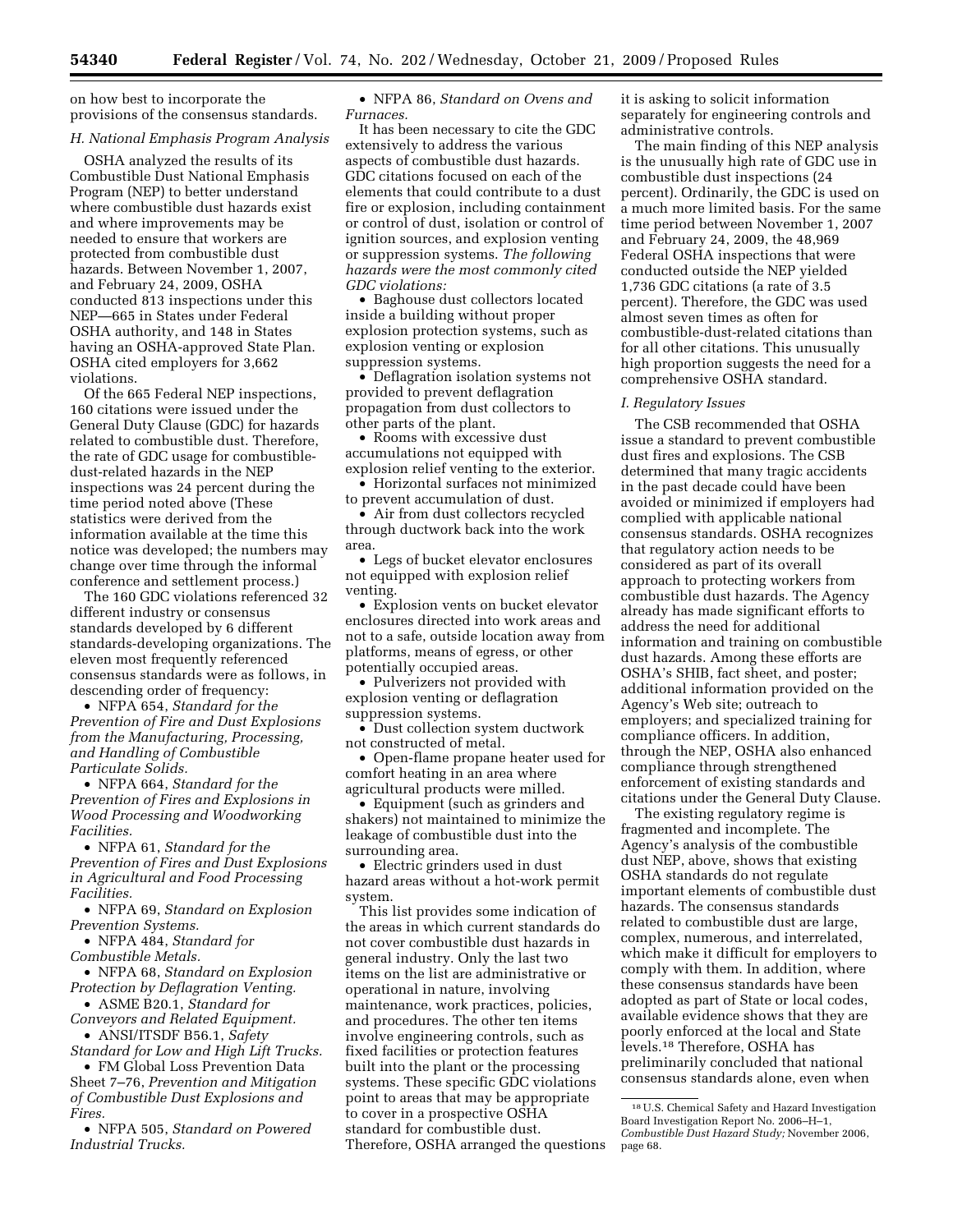adopted by State or local governments, are insufficient to adequately protect workers from these hazards.

As noted earlier, combustible dust hazards are present in a wide range of industries. Many different materials, both organic and inorganic, can produce dust capable of fueling explosions. OSHA plans to evaluate affected industries to determine the most effective way to regulate the combustible dust hazards present in these industries. It may be appropriate for OSHA to treat specific industries differently, based at least in part on current national consensus standards.

OSHA must consider many factors in developing a comprehensive standard for combustible dust. Some of these factors relate directly to the characteristics of the hazard and the range of variables encountered in the workplace, which affect the combustibility or explosibility of dusts. For any dust materials having a specific chemical composition, the chance of a combustible dust deflagration depends on many variables, including:

• Size of particles

• Shape of particles

• Particle surface-area-to-volume ratio • Agglomeration (how well particles

stick together)

• Impurities present in the material

• Moisture content of the material The predisbursal dust layer depth and location

• The concentration of particles in a dust cloud

• The spatial distribution of particles in a dust cloud (the variation in concentration throughout a dust cloud)

• Oxygen concentration

• Turbulence in the space or area

• Characteristics of the ignition source (including magnitude and level of energy)

• Location of the ignition source in relation to the dust cloud

Many more variables come into play for combustible dust incidents than for scenarios involving flammable gases, flammable liquids, or larger-sized flammable solids. The ignition of vaporair mixtures, especially at rest, is much more predictable and reproducible than the ignition of combustible dust. Consequently, some mitigation methods used to address combustible dust hazards are not straightforward. Prescriptive requirements may not be reasonable or effective in such a scenario.

Another factor involves whether and how to integrate current and future national consensus standards into a regulatory scheme. One means of doing so may be for OSHA to require compliance with various NFPA

standards, rather than to develop a government-unique standard. Some of the issues with this approach are discussed earlier in section I(G) of this notice. Another approach may be to reference NFPA standards as acceptable compliance options.

OSHA must also consider the interrelationship of a combustible dust standard and other OSHA standards that address different features of the hazard, for example, the hazard communication, electrical, grain handling, and other standards noted earlier in section I(F) of this notice.

The information currently available indicates that the risk of combustible dust explosions is considerable and that a single, comprehensive standard addressing all of these hazards will likely provide clarity for employers and increased safety for exposed workers. OSHA is requesting information and comment from the public to evaluate what regulatory action it should take to further address combustible dust hazards within the general industry standards.

# **II. Request for Data, Information, and Comments**

OSHA is providing the following questions to facilitate the collection of needed information and to facilitate public comment on relevant issues. OSHA invites commenters to respond to any questions for which they have specific knowledge, data, or information, regardless of their involvement with combustible dust, *e.g.,* employer, employee, consultant, researcher, fire or building code enforcement official. Commenters also are encouraged to address any aspect of combustible dust safety that they believe would assist the Agency in considering appropriate regulatory action on the matter. OSHA requests that commenters provide a detailed response to questions, including a rationale or reasoning for the position taken, rather than simply replying ''yes'' or ''no.'' Also, relevant data that may be useful to OSHA's deliberations, or that may assist it in conducting an analysis of the impacts of future Agency actions, should be submitted. To assess the costs, benefits, or feasibility of any possible regulatory intervention, the Agency needs specific quantitative information on various safety measures. Therefore, for those recommendations involving specific interventions, any data in terms of costs and benefits associated with the recommendation would be helpful. To assist it in analyzing comments, OSHA requests that commenters reference the question number to which they are responding.

#### *A. Industry Background*

OSHA is interested in determining the extent of combustible dust hazards. The following questions address the extent of the hazards, and provide a context in which to understand your answers to subsequent questions.

1. What business are you in? What NAICS industry or industries are you in?

2. How many employees do you have? How many are production employees? How many employees work in areas where combustible dusts are present? What types of jobs do they perform?

3. What is the area of your facility? What percentage of this area has combustible dusts normally present? What percentage is subject to possible fugitive dust accumulations?

4. What type or types of combustible dusts are present?

5. Would you expect other firms in your industry to have similar combustible dusts hazards or are the products or processes that generate combustible dust in your facility unusual for your industry? Why?

#### *B. Definition of Combustible Dust*

No single, universally accepted definition of combustible dust is available. Even among standards promulgated by the same standardsdeveloping organization, the definitions vary significantly. NFPA 654 and 655 define combustible dust in general terms without regard for particle size. This approach recognizes that factors such as particle shape, agglomeration, and other characteristics listed earlier in this notice, can affect explosibility. Other standards (such as NFPA 61, 484, and 664) define combustible dust in terms of a minimum particle size. The definition in previous editions of NFPA 654 (which may still be used in some areas of the country) was also sizebased.19 Furthermore, OSHA's grain standard uses a size-based definition for ''fugitive grain dust.''

Many different materials may form combustible dust, and several laboratory tests are available to characterize them. Some of these tests help determine a dust's basic explosibility. Other tests yield results on the degree of

<sup>19</sup>The 2006 edition of NFPA 654 explains in Annex section A.3.3.4 the reason that the previous size-based definition is no longer used: ''Dusts traditionally have been defined as a material 420 μm or smaller (capable of passing through a U.S. No. 40 standard sieve). Combustible particulates with an effective diameter of less than 420 μm should be deemed to fulfill the criterion of the definition. However, flat platelet-shaped particles, flakes, or particles of fibers with lengths that are large compared to their diameter usually do not pass through a 420 μm sieve yet still pose a deflagration hazard.''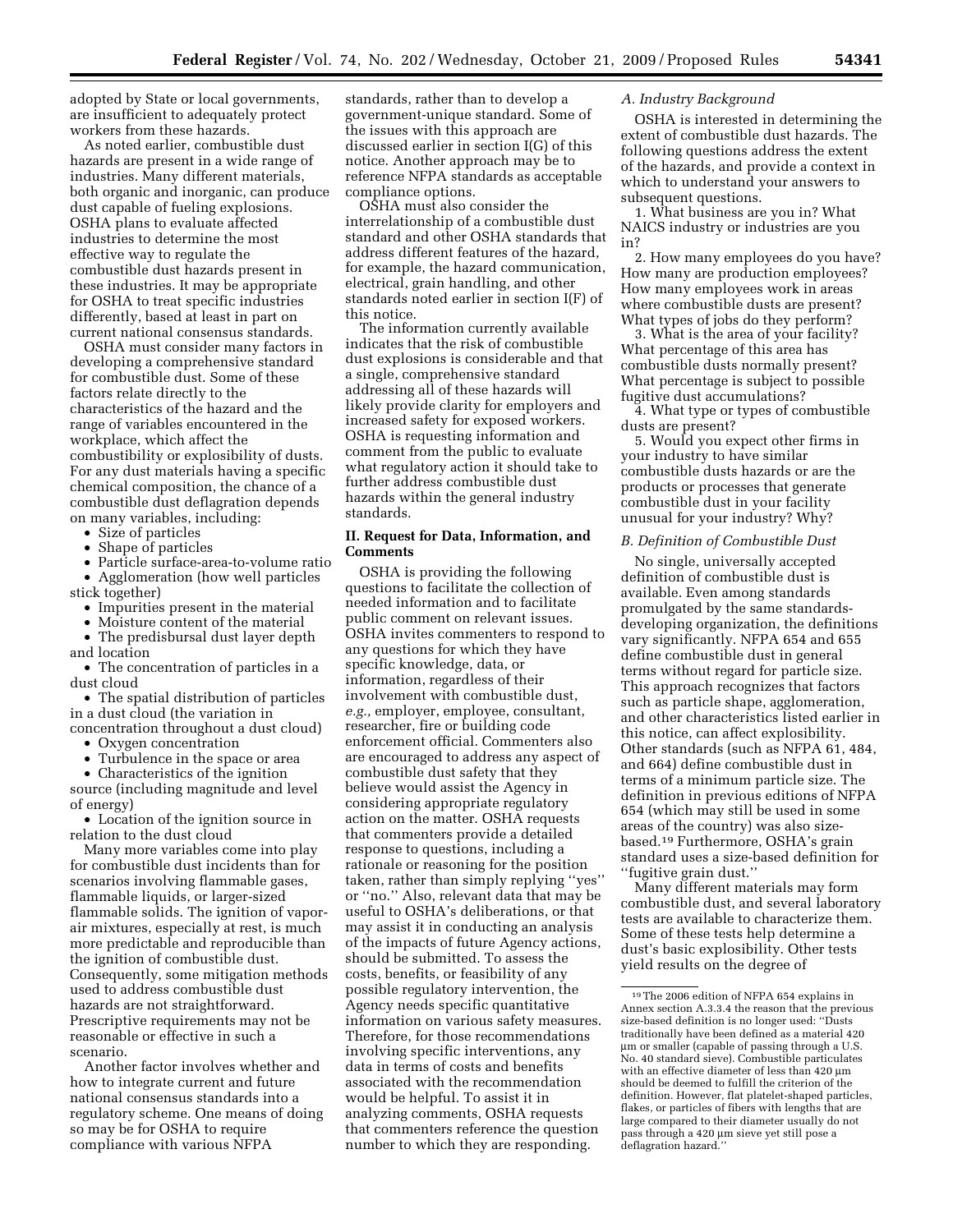explosibility; these tests are useful for designers of built-in protective features or systems. In some cases, the hazards of certain dusts are widely known (for example, wood dust). In these cases, basic testing to determine whether the dust is explosive may not be necessary. OSHA is interested in data on the extent to which different materials are, or may form, combustible dust.

6. Do you determine whether a dust is considered a combustible dust by reference to data, testing, or some other means? Please explain.

7. What additional tests do you conduct to determine the level of combustibility of a particular dust?

8. Do you have any dusts that you assume to be combustible, and, thus, preclude the need or expense of testing? If so, please indicate what type of dust.

9. Certain definitions, in particular those definitions based on particle size alone, would not cover some materials that can present an explosion hazard in certain situations. Accordingly, identify any dusts that can explode that would not be included in your definition. Would your definition include some dusts for which explosions are very rare or unknown? If so, which ones?

#### *C. Hazard Recognition*

The CSB report on its combustible dust hazard study, as well as the investigative reports of specific combustible dust incidents discussed above, show a pattern of employers and workers being either unaware of the hazards posed by combustible dust, or of the seriousness of the hazards. As a result, many workers were not adequately protected from these hazards. Employers who have recognized the hazards were made aware of them in a variety of ways. OSHA is interested in data on the contributions of in-house experts, outside consultants, insurance representatives, and local or State code authorities in improving awareness of the hazard.

10. How did you become aware that you had combustible dust present in your facility?

11. Who is responsible for determining if a dust is combustible? What expertise do they have?

12. How do you determine if dust is combustible? Do you use published data, and if so, from what source? Do you sample dust for laboratory testing, and if so, how often? Do you rely on labels or data sheets, including MSDSs, developed by others? Do suppliers provide you with information related to combustible dust? Please explain.

13. To what extent do the local code authorities, insurance representatives,

or other outside experts determine the presence of combustible dust in your facility?

#### *D. Hazard Assessment*

Hazard assessments are systematic approaches to evaluating a hazard and selecting control or mitigation methods. CSB's report on its combustible dust hazard study recommends hazard assessments as necessary for the mitigation of combustible dust hazards. It should be noted that NFPA 654 refers to a hazard assessment as a ''Process Hazard Analysis.'' In addition to information about how employers perform hazard assessments, OSHA is also interested in the extent to which experts (both external and on-staff) are involved in hazard assessments.

14. Do you conduct assessments of combustible dust hazards? How often? What assessment method do you use? Describe the information you use in performing the assessment, as well as the information the assessment yields and how you use this information.

15. On whom do you rely for technical assistance when performing the assessment? In-house staff, local/ State authorities, insurance representatives, or consultants?

16. How do you decide when outside expertise or assistance is necessary? How do you assess the capability of outside experts?

17. Are your employees involved in the hazard assessment? Does their involvement improve the assessment? Does their involvement improve their understanding of the hazard and its mitigation?

# *E. Hazard Communication and Training*

OSHA's Hazard Communication Standard (HCS), 29 CFR 1910.1200, comprehensively addresses the evaluation of the potential hazards of chemicals and the communication of hazard information to workers. Regarding dusts and other particulates, as with all chemicals covered by the HCS, a hazard evaluation must be conducted, taking into consideration all discernible hazards, including explosibility. It is incumbent upon manufacturers and importers to provide information on the potential for, and control of, combustible dusts.

The HCS standard has three main components that are essential to the effective functioning of a program. First, chemical manufacturers and importers must review available scientific evidence concerning the physical and health hazards of the chemicals they produce or import to determine if they are hazardous. This procedure is called a hazard determination or hazard

evaluation. Second, for every chemical found to be hazardous, the chemical manufacturer or importer must develop Material Safety Data Sheets (MSDSs) and container labels to be transmitted to downstream users of the chemicals. Employers are required to maintain an MSDS in the workplace for each hazardous chemical that they use. Third, all employers must develop a written hazard communication program and provide information and training to employees about the hazardous chemicals in their workplace.

Regarding combustible dusts, anticipated operations, uses, and downstream material processing that generate dusts should be considered normal conditions when using a substance. These conditions include operations and uses such as abrasive blasting, cutting, grinding, polishing, or crushing materials; conveying, mixing, sifting, or screening dry materials; and the build-up of dried residue from processing wet materials.

The HCS requires chemical manufacturers and importers to develop an MSDS for each hazardous chemical they produce or import. The following MSDS requirements are applicable to combustible dust hazards: Chemical and common names of the hazardous chemical and all ingredients determined to present a physical hazard, physical and chemical characteristics of the hazardous chemical, any generally applicable precautions for safe handling and use, any generally applicable control measures, date of MSDS preparation or last revision, and the name, address, and telephone number of the responsible party preparing the MSDS.

During its combustible dust study, CSB reviewed MSDSs of 140 known substances that produce combustible dusts, and found that information regarding potential combustible dust hazards was poorly or inadequately transmitted to employers and workers; according to this report, 41 percent of the MSDSs reviewed in the CSB study did not warn users about potential explosion hazards. Of the remaining 59 percent of MSDSs sampled, most of the information was not stated in a place or manner clearly recognized by employees, or not specific to hazards related to combustible dusts. The CSB concluded that many of the MSDSs did not identify the potential for combustible dust explosions that could reasonably have been anticipated during downstream material processing.

Training is also a critical component of any program to control combustible dust and prevent fires and explosions. Employees need to understand the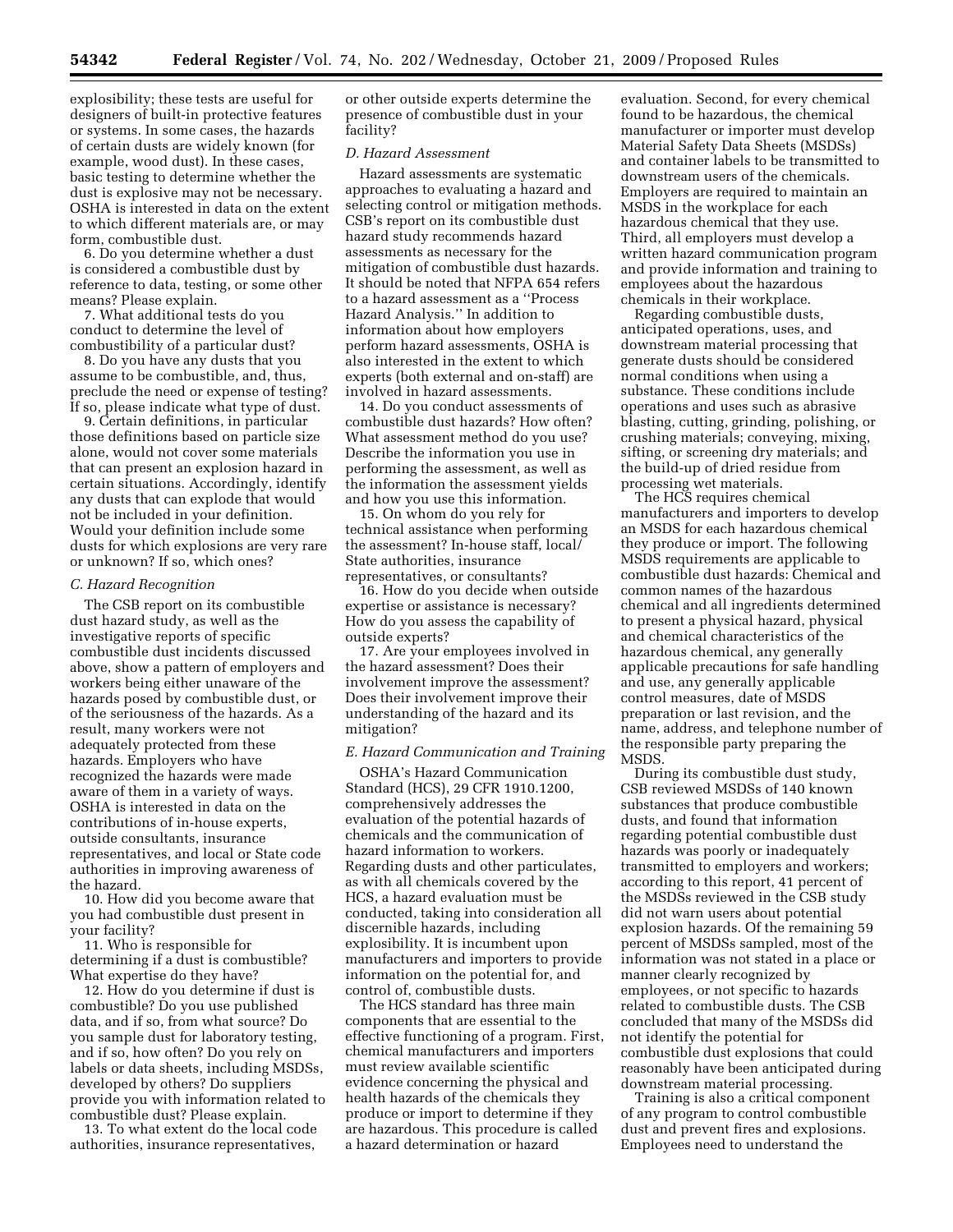hazards, how to prevent the hazards, and what to do in the event of a fire or explosion.

The following questions address MSDSs and training related to combustible dust hazards.

18. Do the MSDSs you develop or use identify the risks associated with combustible dust hazards? Do they list mitigation measures? Are you aware of MSDSs that should identify combustible dust as a hazard and do not? If so, please explain.

19. Do you communicate information on the risks of, and controls for, combustible dust hazards to your employees as a part of your hazard communication program?

20. Do you train your employees on the hazards of combustible dust and its mitigation? Do you also provide refresher training? What is covered in each type of training that you provide? How many of your employees receive each type of training that you provide? How many hours of training is provided and at what frequency (on hire, annually, as needed)? Who provides the training? What are their qualifications? Do you use standardized training materials (such as films, books, and computer classes)?

21. Do you have any means of determining if employees understand the training? Do you have any means of determining if employees are applying the training? If so, describe these means.

# *F. Consensus, Industry, and Insurance Standards*

Under the OSH Act, OSHA must consider the provisions of national consensus standards, such as those promulgated by NFPA, in its rulemaking efforts. In addition to this mandate, OSHA may consider standards that are not developed using the consensusstandards process when determining appropriate protective measures for employees. The following questions refer to these standards.

22. Do you follow the provisions in NFPA standards for combustible dust? If so, which standards? Is this use voluntary, or based on mandates by local authorities, insurance carriers, or other entities? Do you have any difficulty in using the NFPA standards because of conflicting definitions, varying requirements, secondary references to other standards, or any other reason? If so, describe these difficulties.

23. Do you use FM Global Property Loss Prevention Data Sheet 7–76, *Prevention and Mitigation of Combustible Dust Explosions and Fires,*  as an aid in determining how to mitigate the hazards of combustible dust? Is this

use voluntary or mandated by your insurance carrier?

24. Are there any other standards or guides you use to address the hazards of combustible dust? If so, please indicate which ones, or describe them.

#### *G. State and Local Codes*

NFPA standards carry the force of law when adopted by a jurisdiction (Federal, State, county, or municipal); these standards also can be mandated by an insurance company or other entity. In some cases, even when not mandated, employers comply with these standards (or portions of them) as a matter of policy. Many State fire codes contain mandatory references to NFPA's combustible dust-related standards either directly, or by the adoption of a model fire code. The two model fire codes used in this country (*i.e.,*  International Code Council's *International Fire Code* and NFPA's *Fire Code*) both mandate compliance with NFPA's combustible-dust-related standards. Despite the existence of consensus and insurance standards, and State fire codes, major incidents continue to occur, as described earlier in this notice.

The CSB's 2006 report on its combustible dust hazard study concluded that State and local enforcement of NFPA standards was inadequate to protect workers. The reasons found include limited resources, insufficient training, and enforcement efforts that concentrate on facilities other than industrial facilities.

OSHA's National Emphasis Program for combustible dust has resulted in many employers abating combustible dust hazards in their facilities. Some employers voluntarily upgraded their facilities, procedures, and policies based on outreach and guidance material made available by a variety of organizations (including OSHA) or in response to the publicity surrounding major dust explosions. These efforts increased worker and employer awareness of the benefits of complying with NFPA standards. Nevertheless, it is difficult to project trends for hazards that result in infrequent, major incidents such as combustible dust explosions. Because of the variability of the many components required for a significant combustible dust explosion, facilities can operate for decades without an incident, yet suffer a catastrophic event after a slight change in conditions. The following questions address enforcement issues involving combustible dust.

25. Does the fire or building code (State, local, or other) in your area

specifically address the hazards of combustible dust? If so, how?

26. Has your facility been inspected by State or local authorities? Is this a regular occurrence? If so, at what frequency? Were these inspections initiated by the authorities, or did you take the initiative to contact them? Did the inspections include combustible dust hazards? Did the inspection officials have expertise on combustible dust hazards? What action did you take as a result of State or local inspections?

27. Do you know if State or local enforcement efforts have been effective in controlling combustible dust hazards? If you have information on any studies of this issue other than the CSB's study (for example, studies conducted by insurance organizations, code authorities, trade associations, consultants, or unions), please provide information on them.

#### *H. Engineering Controls*

Various methods of controlling occupational hazards fall into a hierarchy in order of their effectiveness. A typical hierarchy (beginning with the most effective method) is:

- Elimination.
- Substitution.
- Engineering controls.
- Administrative controls.
- Personal protective equipment.

Administrative controls include work practices, personnel scheduling, operational procedures, and equipment maintenance. Engineering controls are fixed measures that are built into a facility or processing equipment to either remove a hazard (*i.e.,* preventing it from occurring) or to minimize the effects of an incident (after a fire or explosion has begun). OSHA believes that, for combustible dust hazards, these two types of engineering controls may belong at different levels in the hierarchy. Those engineering controls that prevent the occurrence of an incident, hereinafter referred to as ''primary engineering controls,'' belong where they are normally seen in the hierarchy; ahead of administrative controls. Those engineering controls that minimize deaths, injuries, or damage after a fire or explosion has begun, hereinafter referred to as ''secondary engineering controls,'' may be more appropriately placed in the hierarchy after administrative controls. Therefore, OSHA has grouped the questions in this section into two categories: (a) Primary engineering controls, and (b) secondary engineering controls.

Collectively, primary and secondary engineering controls often include features of building design, processing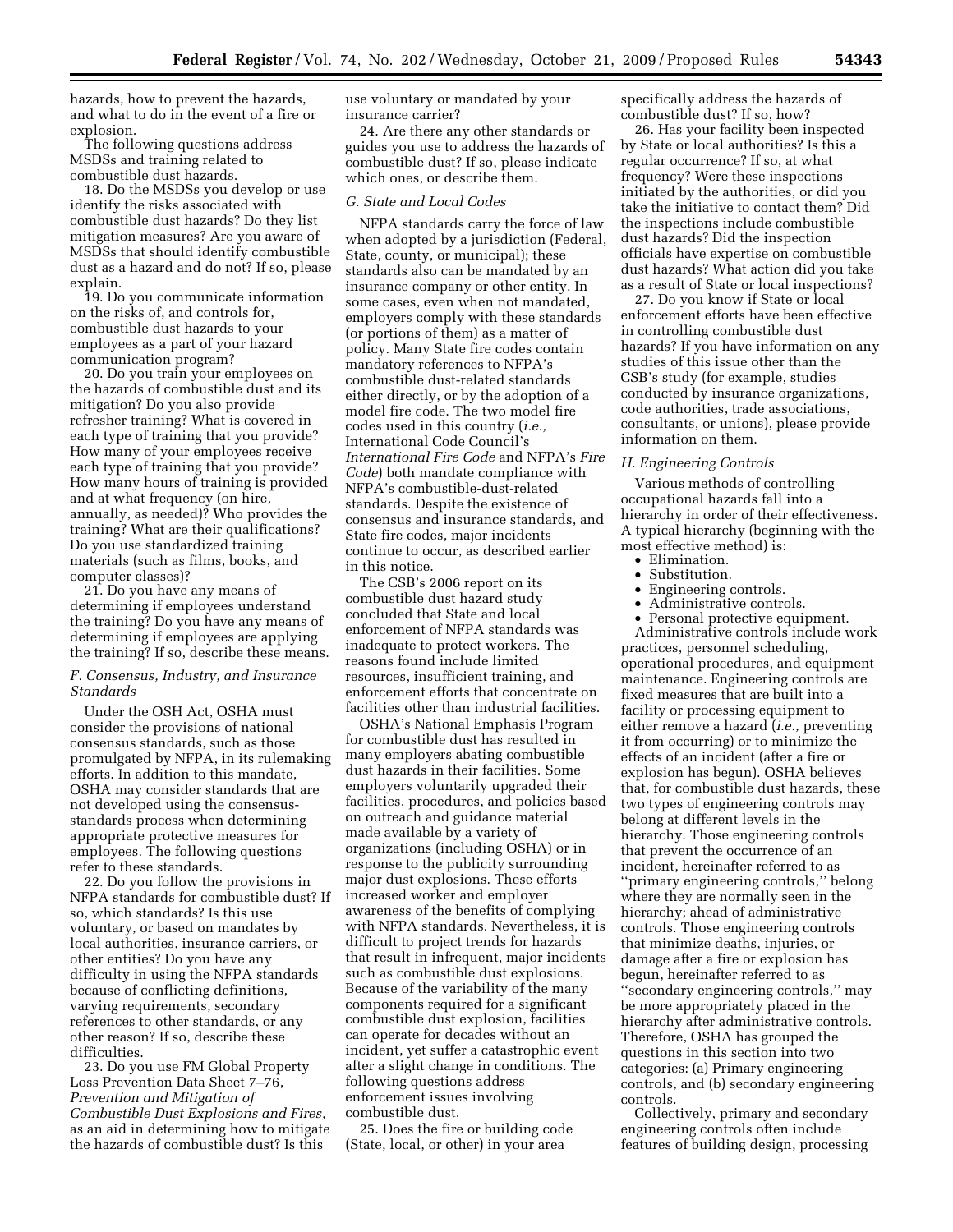systems, ventilation systems, protective systems, and alarm systems. In NFPA 654, these provisions are not retroactive; that is, facilities, equipment, structures, or installations that existed or were approved prior to the standard becoming effective may remain as is. While retrofitting of most equipment is not mandated under this standard, it allows the authority having jurisdiction to require retrofitting of equipment or features in situations presenting an unacceptable degree of risk.

If OSHA were to incorporate provisions for engineering controls in a combustible dust standard, it would need to address whether any of these controls should be (1) retrofitted for all existing facilities immediately, (2) mandated after a specified date or period (*i.e.,* a delayed effective date), or (3) required only for facilities built after a specified date or period *(i.e.,* a "grandfather" clause). The Agency is, therefore, asking the following questions regarding engineering controls.

28. Do your facilities or equipment have any of the following primary engineering controls to mitigate combustible dust hazards? If so, describe in detail where they are installed and how they function to mitigate combustible dust hazards.

a. Features to prevent escape of dust into unwanted areas.

- b. Features to prevent the
- accumulation of dust on surfaces.

c. Oxygen concentration reduction.

d. Dilution with noncombustible dust.

e. Foreign material (such as tramp

metal) separation devices. f. Monitoring and alarms for abnormal

conditions.

g. Automatic interlocks, shutoffs, or overflow systems.

h. Manual emergency controls.

i. Lightning protection systems.

j. Features to mitigate the hazards of process heating systems.

k. Features to mitigate the hazards of comfort heating systems.

l. Features to mitigate the hazards of hot surfaces.

m. Class II electrical equipment and wiring.

n. Other mitigation features or engineering controls designed or built into your facility or processing equipment to prevent the occurrence of fires or explosions.

29. Do your facilities or equipment have any of the following secondary engineering controls to mitigate combustible dust hazards? If so, please describe in detail where they are installed and how they function to help mitigate combustible dust hazards.

a. Air-material separators (dust collection systems)

b. Segregation with physical barriers.

c. Separation by distance.

d. Fire-resistant construction.

e. Deflagration pressure containment.

f. Deflagration suppression systems. g. Automatic fire suppression

- systems.
- h. Manual fire suppression

equipment.

i. Deflagration venting.

j. Dust retention and flame arresting

devices.

k. Relief valves or devices.

l. Abort gates or dampers.

m. Isolation devices to preclude deflagration propagation.

n. Evacuation alarm systems.

o. Fire, heat, smoke, flame, or spark/ ember detection systems.

p. Other mitigation features or engineering controls designed or built into your facility or processing equipment to limit deaths, injuries, or damage after a fire or explosion has occurred.

30. Do you feel that secondary engineering controls should be in the preferred hierarchy of controls after administrative controls? Why or why not? Please describe incidents where secondary engineering controls were effective or ineffective.

31. How much did each fixed feature cost to install? Are there any special maintenance or operating costs associated with these features (such as energy costs, waste disposal costs, maintenance activities such as clean up)? Are there any other routine costs associated with these measures?

32. How did you decide which of these features to provide in your facility? Were these features installed during the initial construction of the facility, or retrofitted at a later time?

#### *I. Administrative Controls*

Typically, an OSHA standard includes provisions for administrative methods and work practices to control or mitigate a hazard. These provisions include operational procedures, portable equipment, equipment maintenance, or personal protective equipment. In NFPA 654, these types of provisions are retroactive, which means they apply to all facilities, both new and existing. The following questions address the use of administrative and work practice controls in your facility.

33. Does your facility have any methods that prevent or limit the escape of dust? Please describe these methods.

34. Do you have a program or policy specifically for cleaning surfaces to remove accumulated fugitive dust? What surfaces does this program cover? What is the frequency with which you remove dust from surfaces? Do you

inspect hidden and non-work areas, such as ventilation systems, product or input storage areas, concealed spaces, areas above suspended ceilings, beams, and ledges, for fugitive dust accumulation?

35. Do you have criteria or measures for what amount or level of fugitive dust accumulation is tolerable (such as a specific depth over a given area, inability to discern underlying color)? Please describe these criteria and measures.

36. Do you use cleaning methods that preclude dust disbursal? Which methods do you use, and under what conditions? What methods do you prohibit, and why?

37. Do workers' assignments, in whole or in part, involve cleaning dust from surfaces? How many workers perform this task, and how many hours per week do they spend on dust removal? Can the cleaning be done with minimal interruption of the facilities' operations?

38. Do you implement ignition controls for any of the following ignition sources for areas where combustible dust may be present? If so, indicate which sources and provide details. Did you consult with your operational employees in developing these programs or policies? How do you assure that your programs or policies are followed by all relevant parties?

a. Control of static electricity.

b. Use of cartridge-actuated tools.

c. Control of open flames and sparks (including cutting, welding, grinding, chipping).

d. Control of smoking.

e. Restrictions for hot surfaces.

f. Use of powered industrial trucks (EX or DX designation).

39. Do you have a program in place for the maintenance and testing of fixed facilities, equipment, structures, or systems? If so, please describe the program.

40. Do you have or use any personal protective equipment specific to combustible dust hazards? If so, please describe the equipment, and the reasons for its use.

41. Are any of your administrative or work practice programs or policies written? If so, please provide a copy of these written documents.

#### *J. Emergency Response*

Fighting combustible dust fires, or fires near combustible dust hazards, presents unique hazards. If done incorrectly, risk of death and injury may rise for both employees and firefighters. For example, opening a containment system or using straight-stream nozzles can cause dispersion of dust, which can then become the fuel for an initial or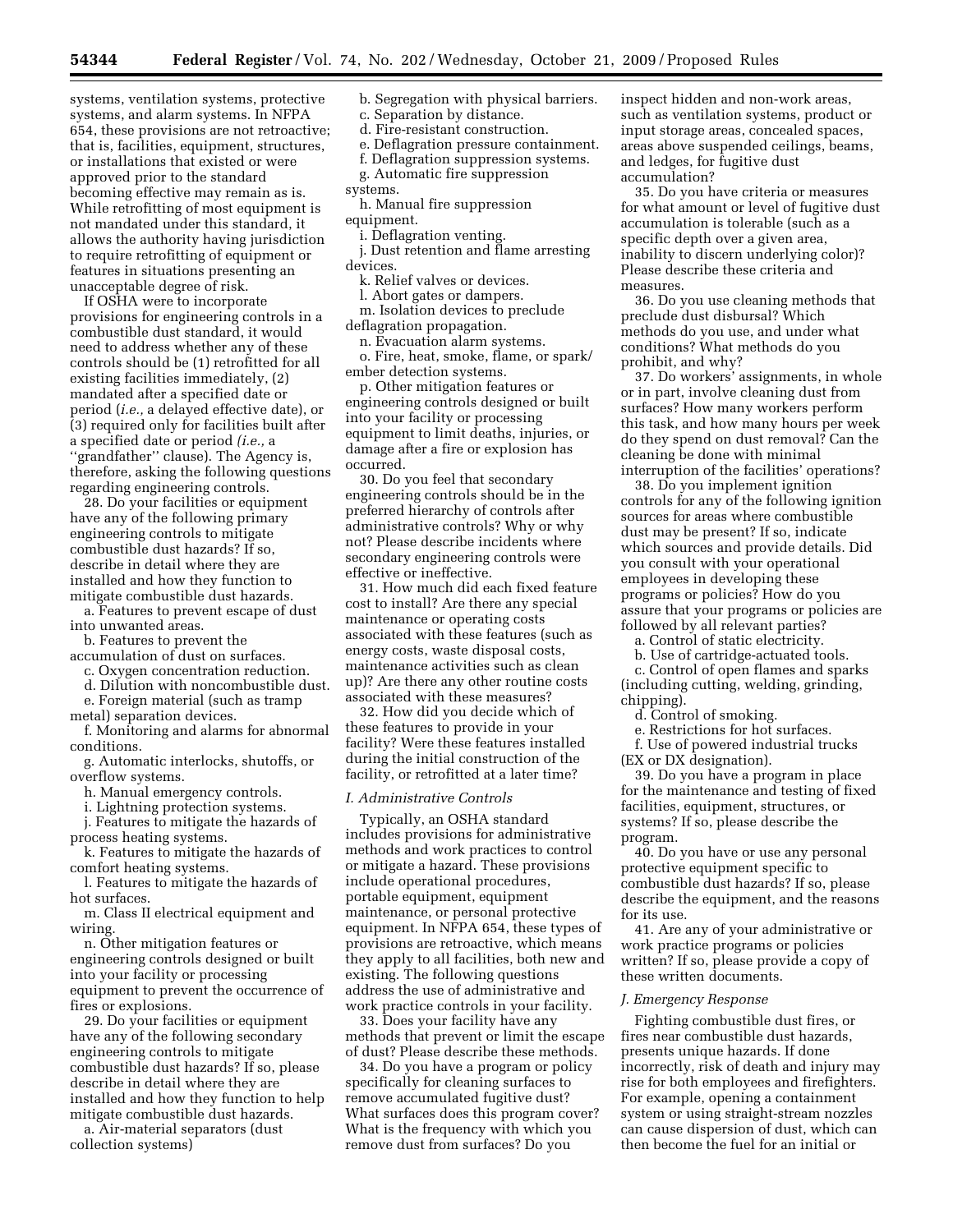secondary fire or deflagration. The following questions address emergencyresponse procedures in your facility.

42. Do you provide facility information to industrial fire brigades or other emergency responders for the purpose of assisting their efforts to respond to fires or explosions? If so, please describe the information you provide to them.

43. Do you provide training to employees, industrial fire brigades, or other emergency responders on the hazards of fighting fires in combustible dust-producing facilities? If so, respond to the following questions, and provide details and explanation. Do you train these groups on combustible dust hazards and their mitigation? Do you also provide refresher training? What is covered in this training? How many people receive this training? How many hours of training is provided and at what frequency (on hire, annually, as needed)? Who provides the training? What are their qualifications? Do you use standardized training materials (such as films, books, and computer classes)? Do you have any means of determining if attendees understand the training? Do you have any means of determining if attendees apply the training after they receive it? Please describe any instances where the training provided affected the outcome of an incident.

## *K. Investigation of Incidents*

Much can be learned from combustible dust fires and explosions. In some cases, frequent minor incidents failed to garner the attention of employers, leading to complacency in the workplace. In other cases, minor incidents shielded the catastrophic potential of combustible dust hazards.

Many of the provisions included in the consensus standards addressing combustible dust have been refined over the years based on loss experience. Potentially, even more can be learned by studying incidents in which protective features effectively prevented death or injury, or incidents considered near misses. Some possible characterizations of near misses are situations under which a combustible dust cloud nearly ignited, a fire caused no deflagration or explosion, or a deflagration or explosion resulted in no injury or death. The following questions address your facility's responses to combustible dust fires, explosions, and near misses.

44. Have you had any combustibledust-related fires, explosions, or near misses? Is so, describe these incidents in detail, and indicate what changes were implemented to prevent a reoccurrence.

How do you define or characterize a near miss?

45. Are combustible-dust-related fires, explosions, or near misses investigated? If so, indicate how thoroughly, who performs them, and what professional qualifications they have. Do you document investigation results? If so, please provide examples of such documentation.

46. Does such a fire, explosion, or near miss cause a new hazard assessment to be conducted? Do these incidents cause you to review your engineering or administrative controls?

#### *L. Regulatory Approach*

OSHA is considering a variety of regulatory approaches to eliminate or mitigate combustible dust hazards. Your comments on the following issues will help OSHA decide how best to protect workers effectively from combustible dust hazards.

47. OSHA recognizes that the risk from combustible dust hazards varies with the type of material involved and the conditions present, the particular processes used at a facility, and the number of workers exposed. These hazards exist in facilities ranging from a woodworking shop with one employee to a large manufacturing plant with thousands of workers. Should OSHA scale its requirements to be more or less restrictive depending on either the size of, or type of dust present in, the facility? How should this scaling be done (*i.e.,* how should the provisions of a standard be applied to different facilities)? Are there situations or conditions that should limit the provisions that apply? If so, please explain.

48. Given the various definitions in the consensus standards, how should OSHA define combustible dust—by minimum particle size, without regard for particle size, or should the definition vary for the type of dust? Provide the technical basis for your response.

49. Data indicates that mineral dusts (such as silicates, sulphates, nitrates, carbonates, phosphates, cement, salt, gypsum, sand, and limestone) are not explosible. Should OSHA exclude mineral dusts or any other dust from coverage? If so, which dusts? Please provide the technical data substantiating the lack of explosibility.

50. Some dusts (such as wood dust) are widely understood to be combustible, and are explosible under a wide range of conditions. Should OSHA consider certain dusts explosible under any conditions, thereby precluding the need for testing? Alternatively, should OSHA permit employers to make this

determination? If so, for which types of dust? Please explain your responses.

51. The NFPA combustible-dustrelated standards have some similar provisions, but also have some provisions that vary for different types of dusts. Other NFPA standards have provisions that apply only to specific dusts. Should an OSHA standard cover different types of dusts separately, together, or in some other manner? Please explain your response.

52. The approach suggested by the CSB and others contains many of the elements in OSHA's Process Safety Management (PSM) Standard. Should an OSHA standard take an approach similar to the PSM Standard, *e.g.,* by requiring the development and implementation of a site-specific plan tailored to the facility and hazards in question? Please provide a rationale for your response.

53. NFPA 654 contains a provision for combustible dust hazard assessment, which helps refine the actions required for adequate safety under the specific conditions present in a facility. OSHA recognizes that this approach may not be necessary for all types and sizes of facilities. For example, a small furniture shop may be able to safely operate under a fixed set of requirements for the well-understood hazards of wood dust. Should every provision of an OSHA combustible dust standard be addressed in a hazard assessment, or just provisions involving engineering controls? Should the hazard assessment vary according to the size or type of facility? Please explain your response.

54. It has been suggested that OSHA incorporate NFPA standards by reference to address combustible dust hazards. The Agency is concerned with a number of issues regarding this approach. These concerns include, but are not limited to:

a. The scope of NFPA standards exceeding OSHA's mandate to protect only employees.

b. The multitude of mandatory primary references, secondary references, and other subordinate references in each NFPA standard that could result in an unnecessary burden on employers.

c. The differences between the various NFPA combustible-dust-related standards.

d. The frequent updating of standards by NFPA, making the OSHA standard outdated.

e. The limited availability of older editions of NFPA standards.

f. The difficulty involved in readily updating the consensus standards referenced in an OSHA combustible dust standard to the current or most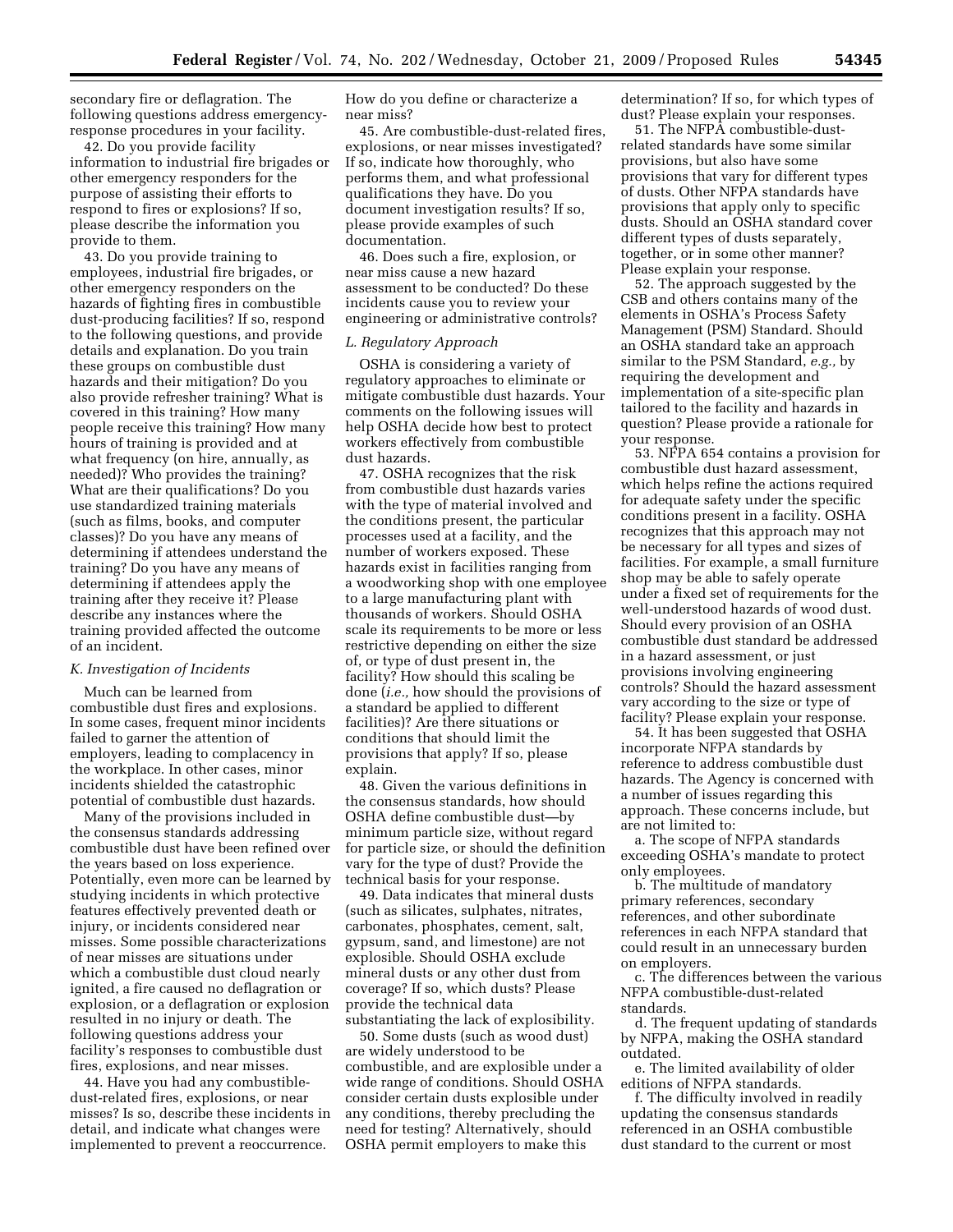recent edition of the consensus standards.

g. The fact that OSHA cannot legally update NFPA or other consensus standards used in its rules by referring to the ''current'' or ''most recent'' edition of the consensus standards.

How do you think the Agency should make use of NFPA standards in a prospective OSHA standard? If the NFPA standards are not directly incorporated by reference into the OSHA standard, would it be appropriate for the OSHA standard to reference NFPA standards as compliance alternatives (*e.g.,* if an employer complies with the referenced NFPA standard applicable to an operation, OSHA would deem the employer to be in compliance with the applicable provision of the OSHA standard)?

55. Outreach efforts (both public and private), employer awareness, and OSHA's enforcement have increased in response to various combustible dust incidents over the last decade. As a result, many employers continue to upgrade their facilities and update their operating procedures to prevent and control combustible dust hazards. Would an OSHA combustible dust standard increase employee safety beyond the level already attained through current Federal efforts, State and local requirements, and voluntary standards? What approach would most effectively increase the safety of employees? Please provide a rationale for your response.

56. In 2003, OSHA concluded in its regulatory review that no significant changes were needed to OSHA's standard on Grain handling facilities at that time. Are any revisions needed to the portions of this standard that address fires and explosions? Are revisions to this standard necessary to harmonize it with the treatment of other dusts? Should the existing provisions of the standard that address fires and explosions be covered under a combustible dust rule? If OSHA retained the standard and issued a combustible dust standard that applied to other facilities and processes, would portions of your plant be covered by both standards? If so, would this present a problem? Please explain your response.

57. OSHA anticipates that administrative and work practice controls would be included in a combustible dust standard. For instance, several OSHA standards already address the accumulation of fugitive combustible dust, but do not address the escape of dust. Some ignition sources are covered under current OSHA standards (such as electrical and powered industrial trucks), but other,

easily controlled ignition sources, would likely be addressed in a prospective OSHA combustible dust standard (such as open flames, sparks, hot surfaces, static electricity, tools, and smoking). Engineering controls can be more costly and take longer to implement than administrative controls. Should an OSHA combustible dust standard have requirements for engineering controls to control fugitive combustible dust? Which engineering controls should or should not be required, and under what circumstances? Should OSHA require retrofitting of engineering controls, and if so, which controls? What time period should OSHA allow for retrofitting? What are the costs associated with retrofitting these controls?

58. Workers are often in the best position to understand how processes work and the characteristics of the materials involved. Workers also may be in the best position to see how variations in procedures or equipment can affect their safety. Should operational employees participate in the development of engineering and administrative controls? Will this participation improve their safety? Please explain your response.

59. Facilities, processes, and materials are subject to change over time. These changes can affect potential hazards, and, thereby, the means used to mitigate those hazards. If these changes are not examined to determine if corresponding changes in protection or prevention are necessary, worker safety could be decreased. Should change management be a component of an OSHA standard? Why or why not?

60. A fire, explosion, or near-miss, could indicate that improvements are necessary to provide an adequate level of employee safety. Improvements may depend on the incident's severity or consequences. Should investigations of fires or explosions be a part of an OSHA combustible dust standard? Should a fire or explosion be classified for reporting purposes in terms of its severity, effect, size, or duration? If so, provide details. Should investigations and reporting of near-misses be a part of an OSHA standard? Please explain your response.

61. Should an OSHA combustible dust standard address the hazards of fighting fires in combustible-dustproducing facilities? If so, should the standard address fire fighting by designated employees, an employer's industrial fire brigade, or other emergency responders? In your response, provide details on hazards specific to fighting fires in or near combustible dust.

# *M. Economic Impacts and Benefits*

As part of the process of developing a standard, OSHA must estimate the costs, economic impacts, and benefits of the standard. OSHA also analyzes the benefits of its standards in terms of reduced deaths, injuries, and property loss. The following questions will provide OSHA with needed economic impact and benefits information.

62. What are the potential economic impacts associated with the promulgation of a standard specific to the hazards of combustible dust? Describe these impacts in terms of benefits from the reduction of incidents and injuries; effects on revenue and profit; and any other relevant impact measure. If you have any examples of estimates of the costs of controlling combustible dust hazards, please provide them.

63. What changes, if any, in market conditions would reasonably be expected to result from issuing a standard on combustible dust? Describe any changes in market structure or concentration, and any effects on services, that would reasonably be expected from issuing such a standard.

64. Would a comprehensive OSHA standard on combustible dust reduce fire and explosion hazards? How would an OSHA standard address any noncompliance problem (such as, noncompliance with the housekeeping standard or the GDC)?

#### *N. Impacts on Small Entities*

In developing a standard, OSHA must determine whether it will have a significant impact on a substantial number of small businesses. If the standard has such impacts, OSHA is required to develop a regulatory flexibility analysis and assemble a Small Business Regulatory Enforcement Fairness Act (SBREFA) Panel prior to publishing a proposal. Regardless of the significance of the impacts, OSHA seeks ways of minimizing the burdens on small businesses consistent with OSHA's statutory and regulatory requirements and objectives. OSHA has preliminarily determined that 330,000 small firms owning 351,000 establishments and employing 6.5 million employees are in industries that experienced combustible dusts fires or explosions in the past.

65. How many, and what type of small firms, or other small entities, have combustible dust hazards, and what percentage of their industry (NAICS code) do these entities comprise?

66. How, and to what extent, would small entities in your industry be affected by an OSHA standard